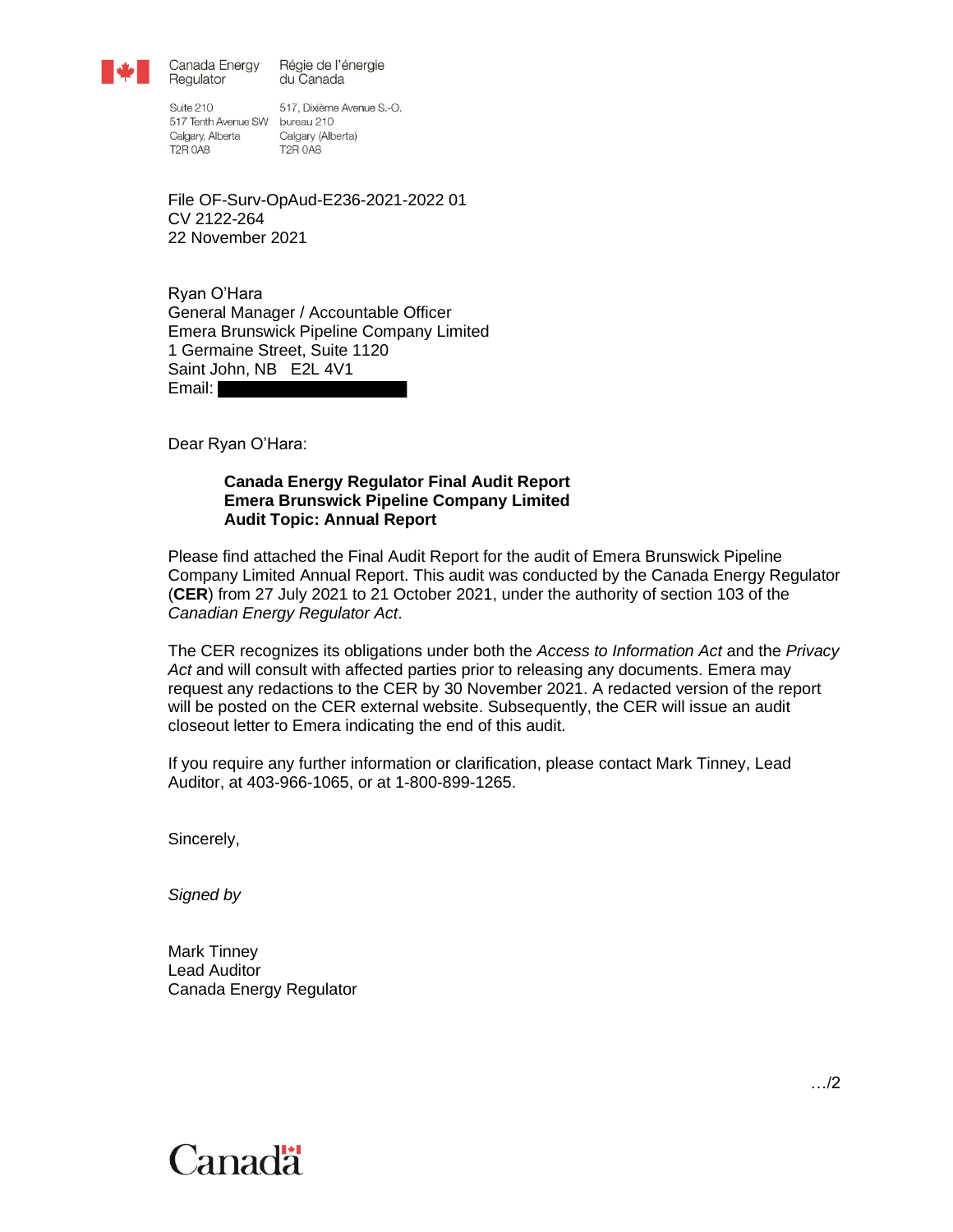- Attachment: Emera Brunswick Pipeline Company Limited Audit of Annual Report Audit Report, dated 22 November 2021
- cc: **1988** The University Director, Audit Enforcement and Investigation, Canada Energy Regulator, Email:

, Director, Legal and Regulatory Affairs, Emera Brunswick Pipeline Company Limited, Email: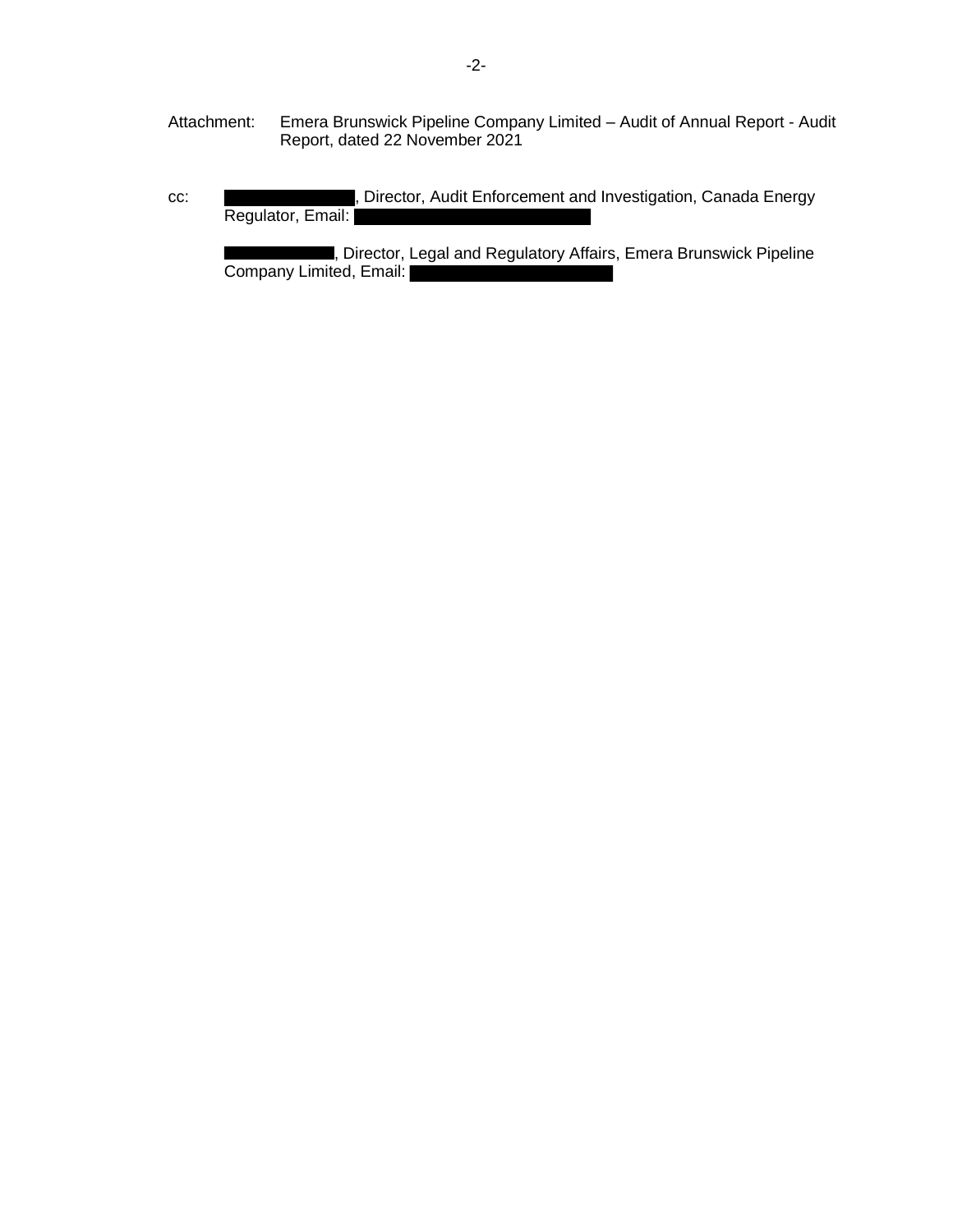

Canada Energy Regulator Suite 210, 517 Tenth Avenue SW Calgary, Alberta T2R 0A8

**Audit Report Auditee: Emera Brunswick Pipeline Company Limited Audit Topic: Annual Report CV 2122-264 File: OF-Surv-OpAud-E236-2021-2022 01 Date: 22 November 2021**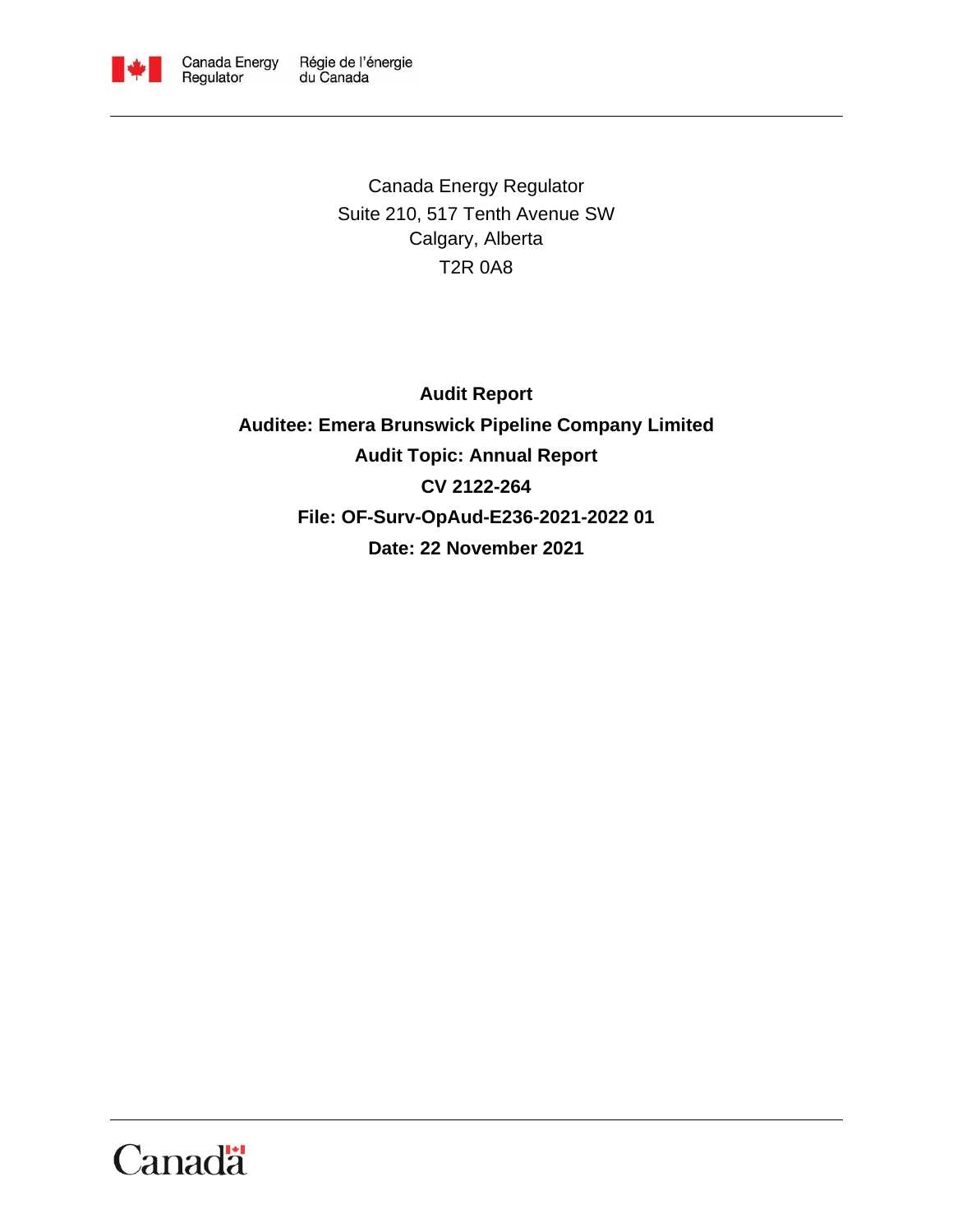# **Executive Summary**

<span id="page-3-0"></span>The Canada Energy Regulator (**CER**) expects pipelines and associated facilities within its jurisdiction to be constructed, operated, and abandoned in a safe and secure manner that protects people, property, and the environment. To this end, the CER conducts a variety of compliance oversight activities, such as audits.

Section 103 of the *Canadian Energy Regulator Act* (S.C. 2019, c.28, s.10) (**CER Act**) authorizes Inspection Officers to conduct audits of regulated companies. The purpose of these audits is to assess compliance with the CER Act and its associated Regulations. This includes an evaluation if companies have established and implemented both a management system and its associated programs, as specified in the *Canadian Energy Regulator Onshore Pipeline Regulation* (SOR/99- 294) (**OPR**).

The CER conducted a regulatory compliance audit of Emera Brunswick Pipeline Company Limited between 27 July 2021 and 21 October 2021 to evaluate compliance of its annual report.

The objectives of the audit were to verify that Emera's annual report meets the requirements of the OPR, and that the company has the necessary processes, procedures, and work instructions in place to fulfil the requirements of section 6.6 of the OPR. The scope of this audit was the company's annual report for the 2020 operating year.

For this audit, five regulatory requirements were evaluated. The results of the audit were that all five were deemed to be compliant. Table 1 in the report summarizes the audit findings. Detailed assessments can be found in Appendix 1. All findings are specific to the information assessed at the time of the audit as related to the audit scope.

As discussed in AP-05 of Appendix 1, in 2018 the National Energy Board (prior to becoming the CER) conducted a compliance audit of Emera's quality assurance program. One of the outcomes of the 2018 audit was that Emera was required to develop a documented quality assurance program to meet the requirements of paragraph 6.5(1)(w) of the OPR. The quality assurance program is to describe the various processes and activities that the company uses to verify the adequacy and effectiveness of its management system and programs. The results of the corrective actions that were taken as a result of the 2018 audit are evident in the results of the audit being discussed herein, in which no deficiencies were encountered.

Given that there were no issues identified by the auditors with any of the company's responses to the audit protocol and information request, or during interviews, no further actions are required by Emera. An audit closeout letter will be sent to Emera and the final audit report will be made available to the public on the CER website once Emera has advised the CER if it has any requests for redactions.

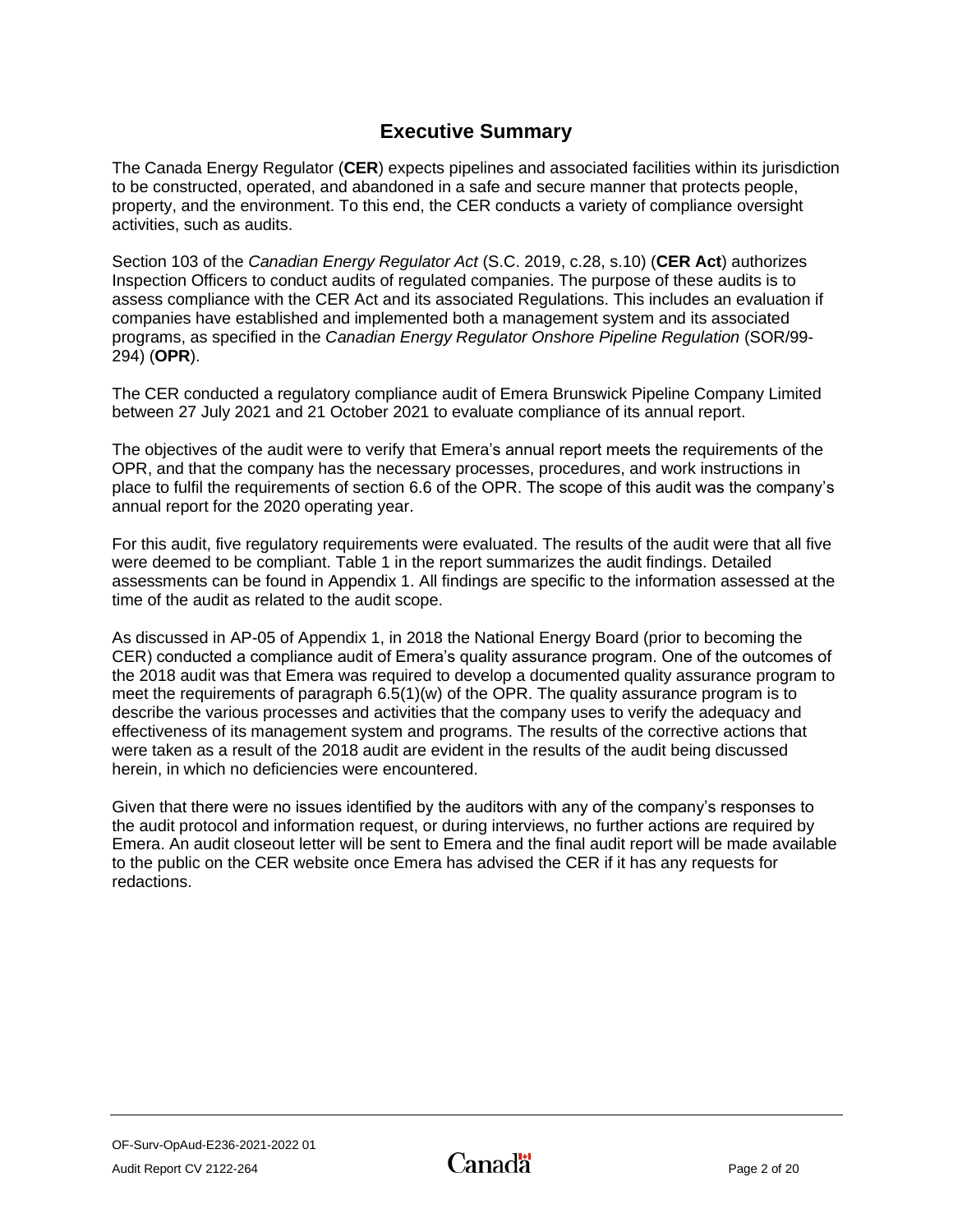# **Table of Contents**

| 1.0 |     |                                                                                          |
|-----|-----|------------------------------------------------------------------------------------------|
|     | 1.1 |                                                                                          |
|     | 1.2 |                                                                                          |
|     | 1.3 |                                                                                          |
| 2.0 |     |                                                                                          |
| 3.0 |     |                                                                                          |
| 4.0 |     |                                                                                          |
| 5.0 |     |                                                                                          |
| 6.0 |     |                                                                                          |
|     |     |                                                                                          |
|     |     | AP-01: Performance measures to meet company goals, objectives, and targets               |
|     |     | AP-02: Annual report to describe performance in achieving company goals, objectives, and |
|     |     | AP-03: Process to evaluate the adequacy and effectiveness of the management system14     |
|     |     | AP-04: Annual report to describe the adequacy and effectiveness of the management        |
|     |     | AP-05: Annual report to describe the actions taken to correct deficiencies  18           |
|     |     |                                                                                          |

# **List of Tables**

|--|--|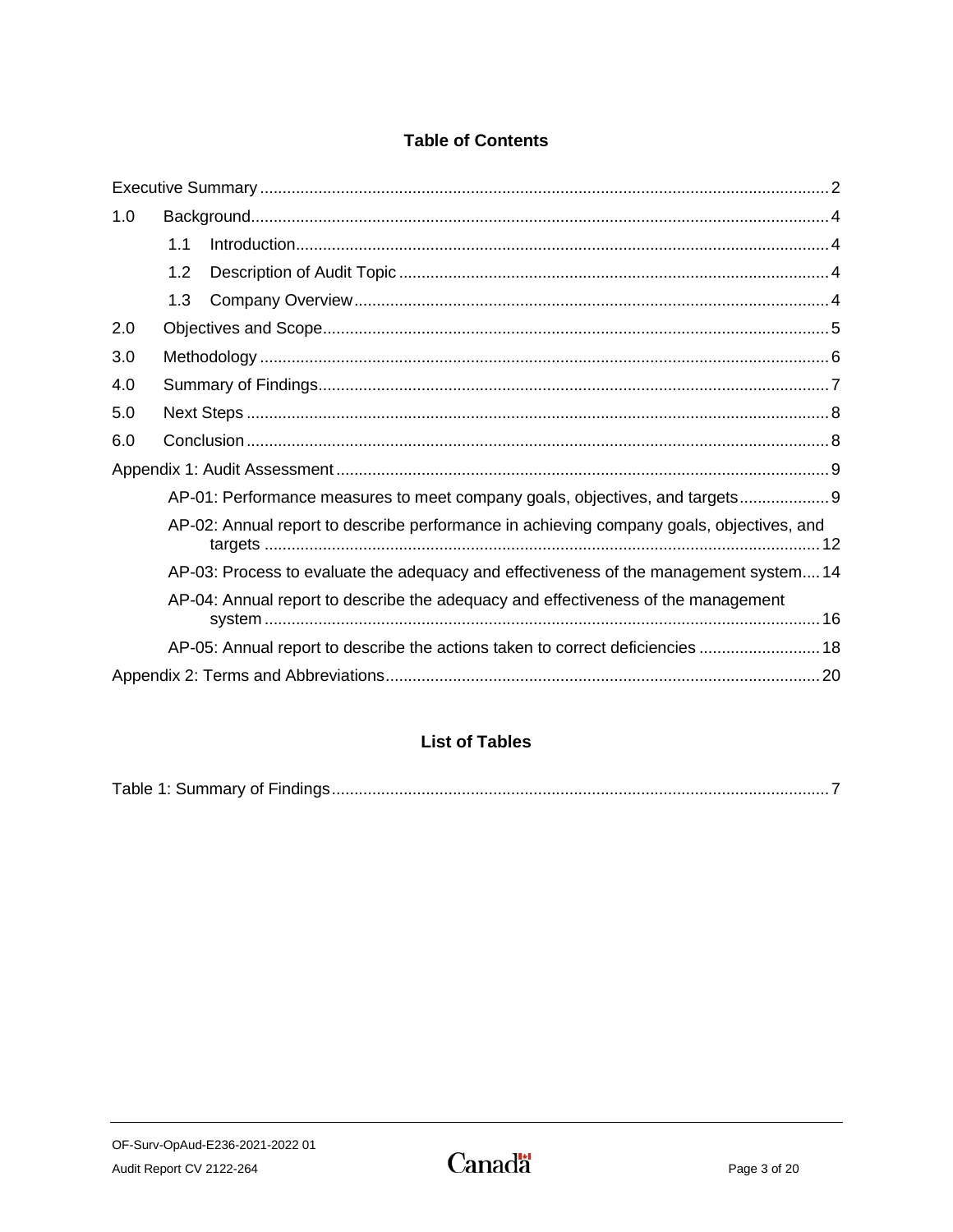### <span id="page-5-0"></span>**1.0 Background**

### <span id="page-5-1"></span>**1.1 Introduction**

The Canada Energy Regulator (**CER**) expects pipelines and associated facilities within the Government of Canada's jurisdiction to be constructed, operated, and abandoned in a safe and secure manner that protects people, property, and the environment.

Section 103 of the *Canadian Energy Regulator Act* (S.C. 2019, c.28, s.10) (**CER Act**) authorizes Inspection Officers to conduct audits of regulated companies. The purpose of these audits is to assess compliance with the CER Act and its associated Regulations. This includes an evaluation if companies have established and implemented both a management system and its associated programs, as specified in the *Canadian Energy Regulator Onshore Pipeline Regulation* (SOR/99- 294) (**OPR**).

The CER conducted a compliance audit of Emera Brunswick Pipeline Company Limited (**Emera** or **EBPC**) between 27 July 2021 and 21 October 2021 to evaluate the compliance of the company's annual report.

### <span id="page-5-2"></span>**1.2 Description of Audit Topic**

The primary focus of the audit being reported herein is that the OPR requires that each year, the company generate an annual report for the accountable officer's review and signature. The annual report is to describe the company's performance in achieving its goals, objectives, and targets during the previous year, as evaluated by the company's performance measures. In addition, the report is to describe the adequacy and effectiveness of the company's management system in achieving the company's policies, goals, and objectives and to describe the actions taken during the year to correct any deficiencies identified by the company's quality assurance program.

Once the company has prepared its annual report and it has been reviewed and signed by the accountable officer, the company is to advise the CER of this in writing. This written advisory is to be signed by the accountable officer and delivered to the CER no later than 30 April of each year. The receipt of this notification each year serves to confirm to the CER that the company's accountable officer is aware of, and has signed off on, an annual report which details:

- The adequacy and effectiveness of the company's management system and programs;
- Any deficiencies identified through the company's quality assurance measures; and
- The status of the actions being taken to rectify any deficiencies.

The CER does not normally ask companies to provide a copy of this annual report, but simply to verify that it has completed it and that it has been reviewed and signed by the accountable officer. However, the CER can ask companies to produce the report, as it did during this audit.

More detailed explanations of the CER's expectations for this audit are explained in Appendix 1.

### <span id="page-5-3"></span>**1.3 Company Overview**

In service since 2009, Emera Brunswick Pipeline Company Limited is a wholly owned subsidiary of [Emera Inc.,](http://www.emera.com/) an energy company based in the Maritime Provinces. Emera Brunswick Pipeline Company Limited is the certificate holder for the CER-regulated Brunswick Pipeline which is a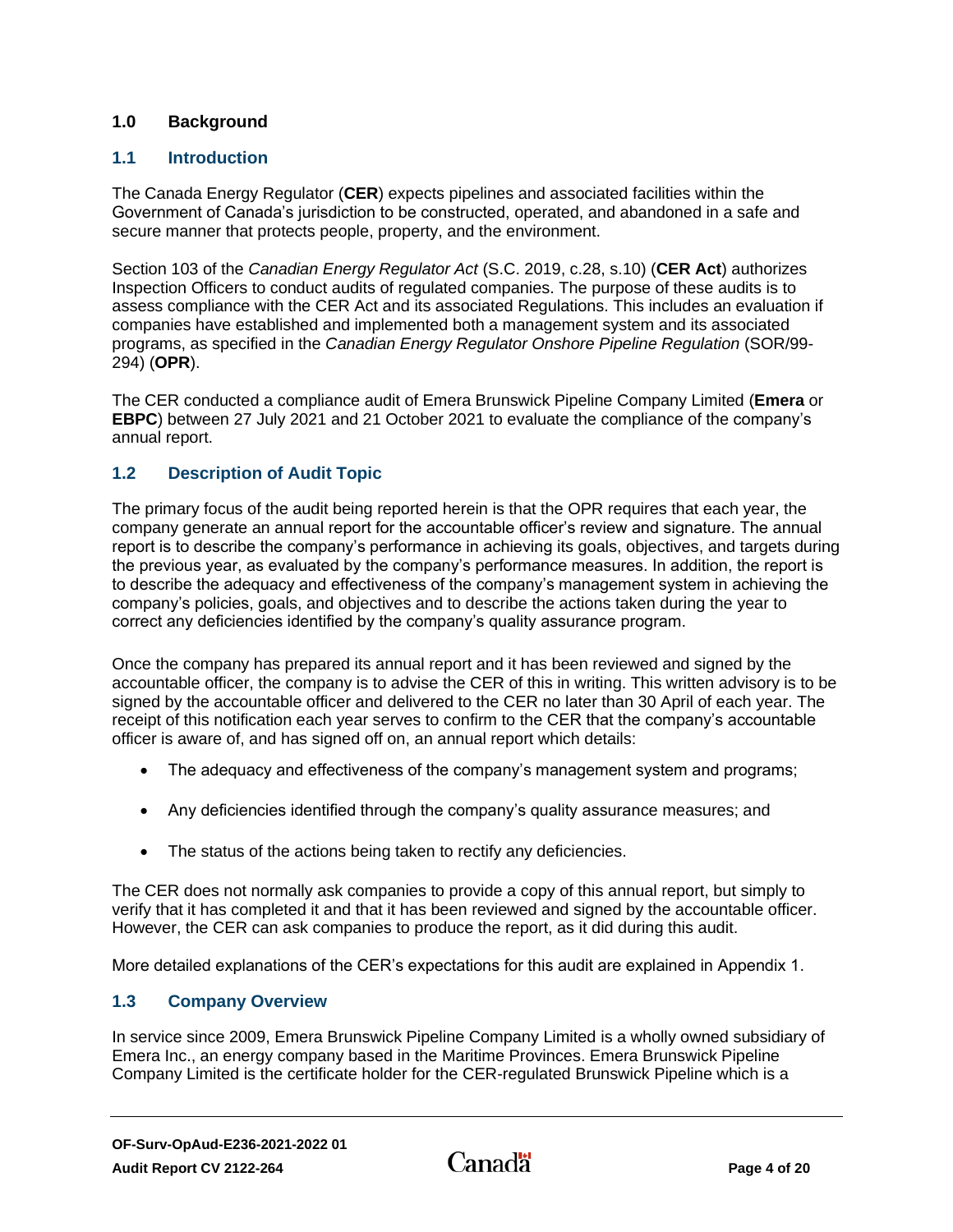145-kilometre, 30-inch diameter pipeline that currently delivers natural gas supplied exclusively by Repsol Energy Canada Ltd. From the Canaport TM Liquefied Natural Gas receiving and re-gasification terminal in Saint John, New Brunswick (NB), to the north eastern United States, as well as to markets in Canada through a backhaul on the Maritimes & Northeast Pipeline system. The pipeline is buried for its entire length and extends through southwest NB to an interconnection with the Maritimes & Northeast Pipeline transmission system at the Canada-U.S. border near St. Stephen, NB.

Emera's CER-regulated assets are depicted in the map in Figure 1.



*Figure 1: Emera's CER-Regulated Assets*

# <span id="page-6-0"></span>**2.0 Objectives and Scope**

The objectives of the audit were to verify that Emera's annual report meets the requirements of the OPR and that the company has the necessary processes, procedures, and work instructions in place to fulfil the requirements of section 6.6 of the OPR.

| <b>Audit Scope</b> | <b>Details</b> |
|--------------------|----------------|
| Audit Topic        | Annual Report  |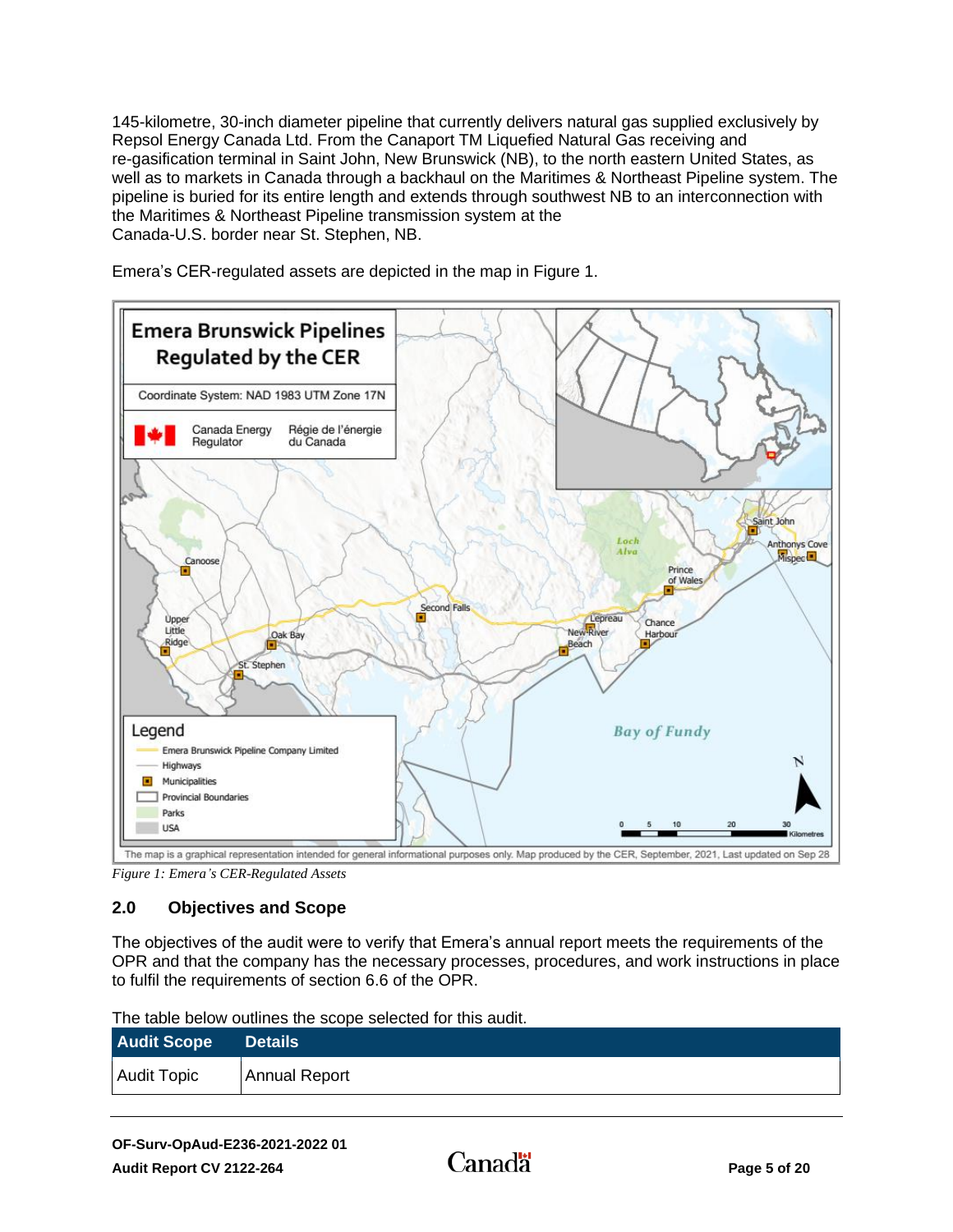| <b>Audit Scope</b>     | <b>Details</b>                                                                                                                                                                   |
|------------------------|----------------------------------------------------------------------------------------------------------------------------------------------------------------------------------|
| Lifecycle<br>Phases    | $\boxtimes$ Construction<br>⊠ Operations<br>⊠ Abandonment                                                                                                                        |
| Section 55<br>Programs | ⊠ Emergency Management<br>$\boxtimes$ Integrity Management<br>$\boxtimes$ Safety Management<br>⊠ Security Management<br><b>⊠ Environmental Protection</b><br>⊠ Damage Prevention |
| Timeframe              | Annual Report for the 2020 Operating Year                                                                                                                                        |

### <span id="page-7-0"></span>**3.0 Methodology**

As part of this audit, the CER Auditors (**auditors**) assessed compliance to the audit criteria through:

- Document reviews;
- Record sampling; and
- Interviews.

A list of documents reviewed, records sampled, and interviews conducted are retained on file with the CER. An interview was conducted with Emera staff to have them explain their documents and records and how they believe that their processes and activities meet the requirements of the five protocol items shown in Appendix 1.

An audit notification letter was sent to Emera on 27 July 2021 advising the company of the CER's plans to conduct a compliance audit. The Lead Auditor provided the audit protocol and initial information request to Emera on 3 August 2021 and followed up on 4 August 2021 with a meeting with Emera's staff to discuss the plans and schedule for the audit. Document review began on 20 September 2021 and an interview was conducted on 8 October 2021.

In accordance with the established CER audit process, the Lead Auditor shares a pre-closeout summary of the audit results. However, given that the auditors did not identify any issues of concern with the information provided by Emera, there was no need for a pre-closeout meeting. The Lead Auditor conducted a final close out meeting with the Emera on 21 October 2021.

This audit was conducted during the Covid-19 pandemic. All interactions between the auditors and Emera were virtual (i.e., through online conferencing software). No in-person contact between the auditors and Emera's staff was possible, and no field inspections were conducted.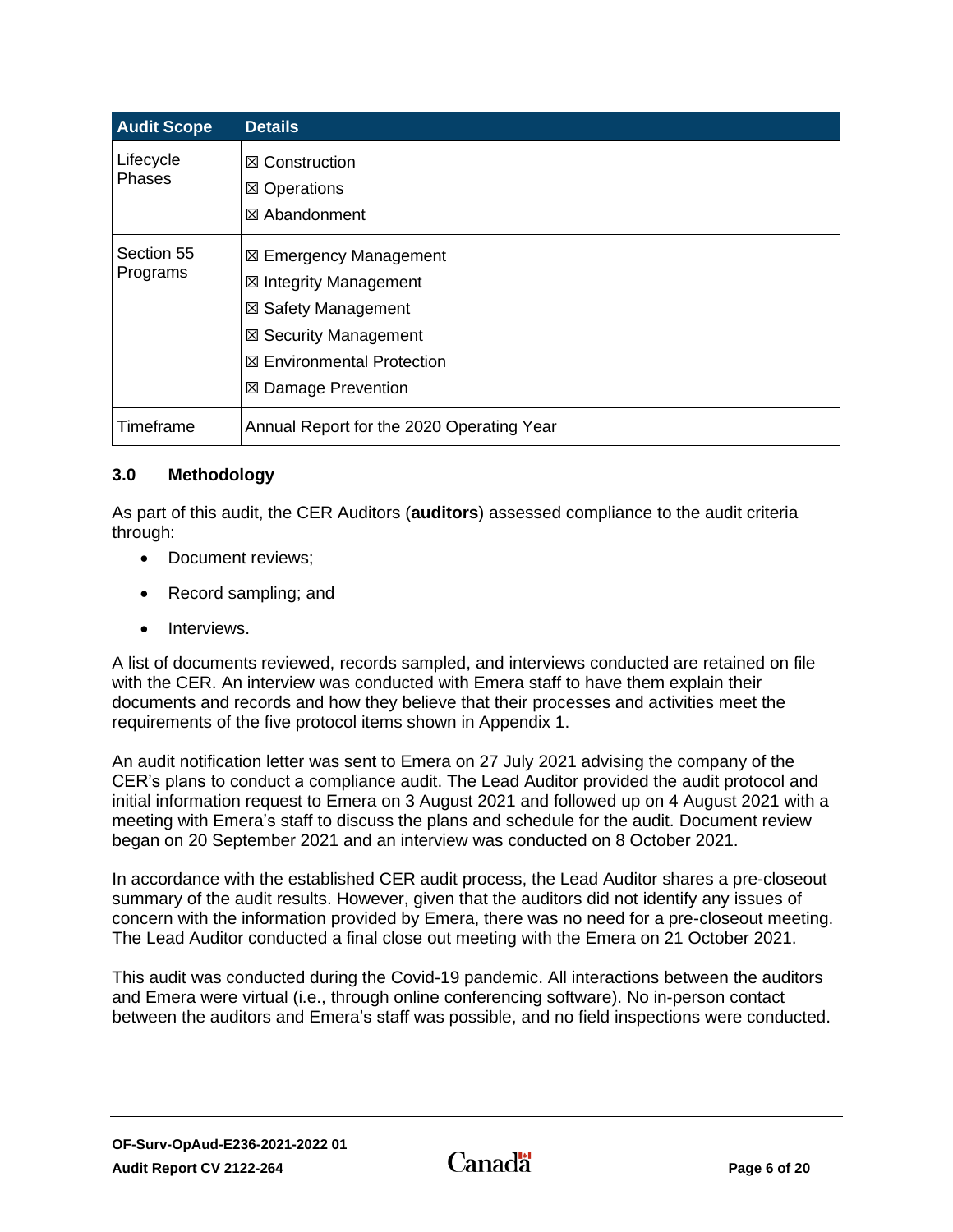### <span id="page-8-0"></span>**4.0 Summary of Findings**

The Lead Auditor has assigned a finding to each audit protocol. A finding can be either:

- No Issues Identified No non-compliances were identified during the audit based on the information provided by the Auditee and reviewed by the Auditor within the context of the audit scope; or
- Non-Compliant The Auditee has not demonstrated that it has met the legal requirements. A corrective and preventive action plan shall be developed and implemented to resolve the deficiency.

Note that all findings are specific to the information assessed at the time of the audit as related to the audit scope.

The table below summarizes the finding results. See [Appendix 1: Audit Assessment](#page-10-0) for more information.

### <span id="page-8-1"></span>**Table 1: Summary of Findings**

| <b>Audit</b><br><b>Protocol</b><br>(AP)<br><b>Number</b> | <b>Regulatory</b><br><b>Reference</b>  | <b>Topic</b>                                                                                                  | <b>Finding</b><br><b>Status</b> | <b>Finding Summary</b>                                                                                                                                                 |
|----------------------------------------------------------|----------------------------------------|---------------------------------------------------------------------------------------------------------------|---------------------------------|------------------------------------------------------------------------------------------------------------------------------------------------------------------------|
| AP-01                                                    | Paragraph<br>$6.5(1)(b)$ of<br>the OPR | Performance<br>measures to<br>meet company<br>goals,<br>objectives and<br>targets                             | No issues<br>identified         | The auditors did not identify any issues of<br>concern with the manner in which Emera<br>is meeting the regulatory requirement of<br>paragraph 6.5(1)(b) of the OPR.   |
| $AP-02$                                                  | Paragraph<br>$6.6(1)(a)$ of<br>the OPR | Annual report<br>to describe<br>performance in<br>achieving<br>company<br>goals,<br>objectives and<br>targets | No issues<br>identified         | The auditors did not identify any issues of<br>concern with the manner in which Emera<br>is meeting the regulatory requirement of<br>paragraph 6.6(1)(a) of the OPR.   |
| AP-03                                                    | Paragraph<br>$6.5(1)(v)$ of<br>the OPR | Process to<br>evaluate the<br>adequacy and<br>effectiveness of<br>the<br>management<br>system                 | No issues<br>identified         | The auditors did not identify any issues of<br>concern with the manner in which Emera<br>is meeting the regulatory requirement of<br>paragraph $6.5(1)(v)$ of the OPR. |
| $AP-04$                                                  | Paragraph<br>$6.6(1)(b)$ of<br>the OPR | Annual report<br>to describe the<br>adequacy and                                                              | No issues<br>identified         | The auditors did not identify any issues of<br>concern with the manner in which Emera                                                                                  |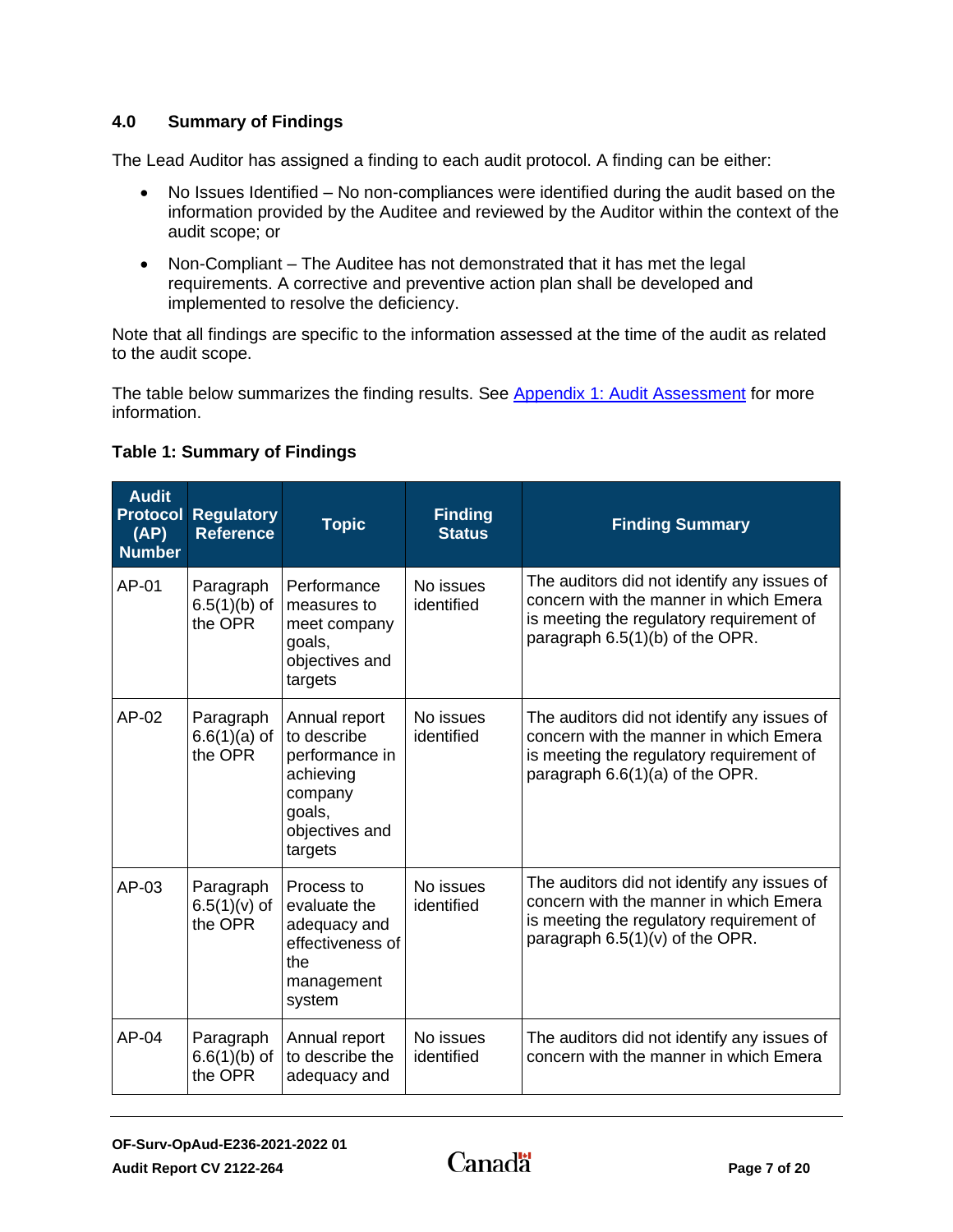| <b>Audit</b><br>(AP)<br><b>Number</b> | <b>Protocol Regulatory</b><br><b>Reference</b> | <b>Topic</b>                                                                    | <b>Finding</b><br><b>Status</b> | <b>Finding Summary</b>                                                                                                                                               |
|---------------------------------------|------------------------------------------------|---------------------------------------------------------------------------------|---------------------------------|----------------------------------------------------------------------------------------------------------------------------------------------------------------------|
|                                       |                                                | effectiveness of<br>the<br>management<br>system                                 |                                 | is meeting the regulatory requirement of<br>paragraph 6.6(1)(b) of the OPR.                                                                                          |
| $AP-05$                               | Paragraph<br>$6.6(1)(c)$ of<br>the OPR         | Annual report<br>to describe the<br>actions taken<br>to correct<br>deficiencies | No issues<br>identified         | The auditors did not identify any issues of<br>concern with the manner in which Emera<br>is meeting the regulatory requirement of<br>paragraph 6.6(1)(c) of the OPR. |

As noted in AP-05, in Appendix 1, in 2018, the National Energy Board (prior to becoming the CER) conducted a compliance audit of Emera's quality assurance program. One of the outcomes of the 2018 audit was that Emera was required to develop a documented quality assurance program to meet the requirements of paragraph 6.5(1)(w) of the OPR. It would appear, based on the results of the audit being discussed herein, with zero non-compliances noted by the auditors, that Emera has established and implemented an effective quality assurance program, which it continues to improve.

### <span id="page-9-0"></span>**5.0 Next Steps**

With the issuance of the final audit report, Emera has five business days to advise the CER if it has any requests for redactions of any of the information contained in this report. The CER will take these requests into consideration in deciding what to redact before publishing the final audit report on the CER's external website. Aside from any potential redaction requests, there is no further action required by Emera. The CER will issue an audit closeout letter in the near future.

### <span id="page-9-1"></span>**6.0 Conclusion**

In conclusion, the CER conducted a compliance audit of Emera Brunswick Pipeline Company Limited to evaluate if Emera's annual report for the 2020 operating year meets the requirements of the OPR. Out of a total of five regulatory requirements that were assessed, there were no issues identified with any of them.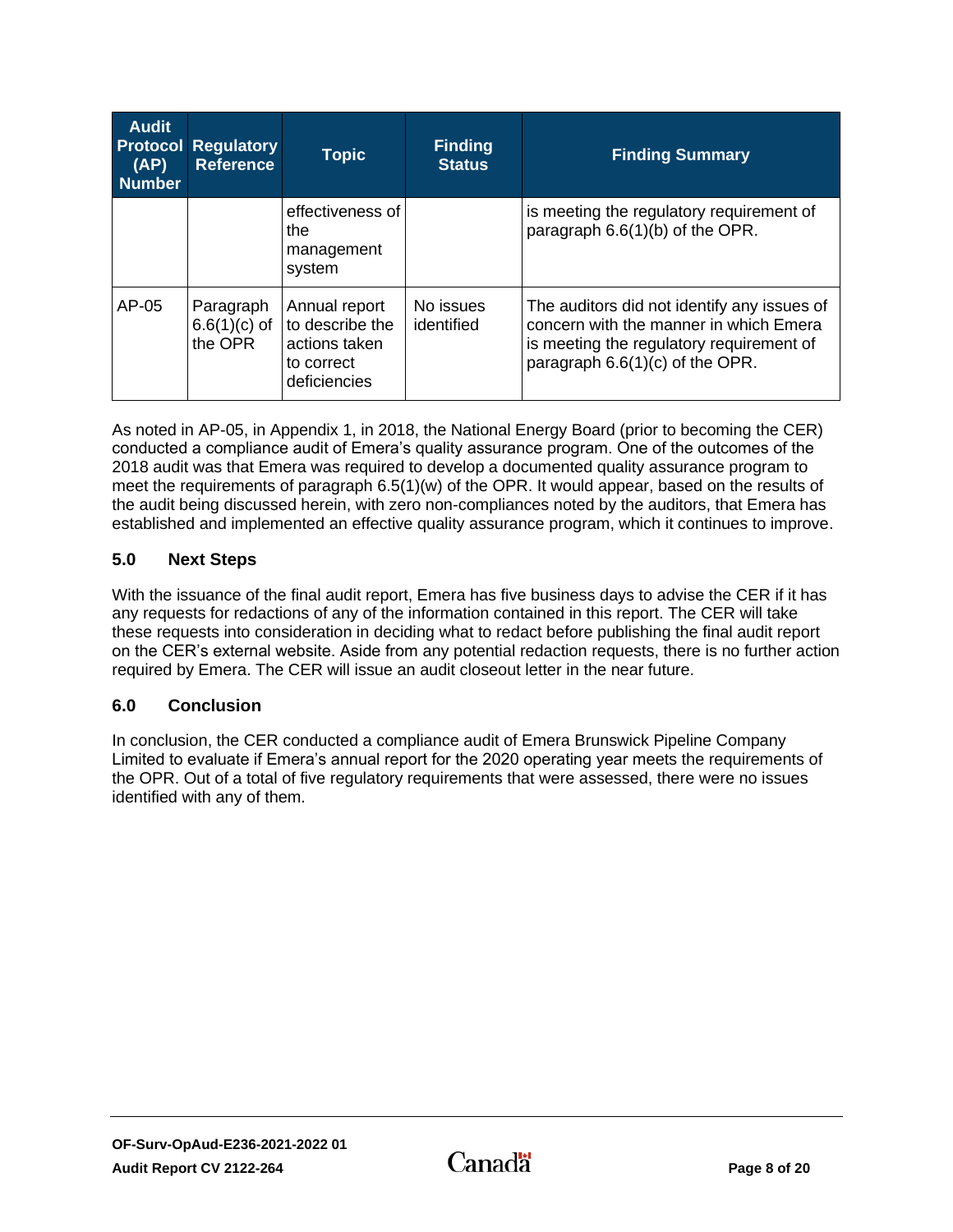### <span id="page-10-0"></span>**Appendix 1: Audit Assessment**

| <b>Finding Status</b>                                                      | No issues identified                                                                                                                                                                                                                                                                                                                                                                                                                                                                                                                                                                                      |  |  |
|----------------------------------------------------------------------------|-----------------------------------------------------------------------------------------------------------------------------------------------------------------------------------------------------------------------------------------------------------------------------------------------------------------------------------------------------------------------------------------------------------------------------------------------------------------------------------------------------------------------------------------------------------------------------------------------------------|--|--|
| <b>Regulatory</b><br><b>Section</b>                                        | Paragraph 6.5(1)(b) of the OPR: A company shall, as part of its management<br>system and the programs referred to in section 55, develop performance<br>measures for evaluating the company's success in achieving its goals,<br>objectives and targets.                                                                                                                                                                                                                                                                                                                                                  |  |  |
| <b>Expected</b><br><b>Outcomes</b>                                         | The company has developed performance measures that are relevant<br>to its documented goals, objectives, and targets;<br>The performance measures support the ability to assess the<br>achievement of the company's goals, objectives, and targets; and<br>The company applies the performance measures to assess its success<br>in achieving its goals, objectives, and targets.                                                                                                                                                                                                                         |  |  |
| <b>Relevant</b><br>Information<br><b>Provided by the</b><br><b>Auditee</b> | The following key documents and records are related to this finding:<br>OMS-PRO-03-Goals, Objectives and Targets Process<br>OMS-PRO-03-FRM-01 GOTS 2021- AO Approved and Signed<br>OMS-PRO-03-FRM-01 GOTS 2021- Q1 Update<br>OMS-PRO-03-FRM-01 GOTS 2021- Q2 Update<br><b>OMS-PRO-15 Management Review Process</b><br>OMS-PRO-15-PPT-01 - 2021 Management Review Meeting<br>Presentation<br>Accountable Officer Communication re GOTs<br>2020 Training Record - 2020 GOT Awareness<br>2020 Training Record - GOT Process Revision Training<br>2020 Training Record - Management System Awareness Training |  |  |
|                                                                            | <b>Finding Summary There were no issues identified by the auditors.</b>                                                                                                                                                                                                                                                                                                                                                                                                                                                                                                                                   |  |  |

#### <span id="page-10-1"></span>**AP-01: Performance measures to meet company goals, objectives, and targets**

#### **Detailed Assessment**

As detailed in paragraph 6.5(1)(b) of the OPR, a company is required to develop performance measures for evaluating the company's success in achieving its goals objectives and targets. To demonstrate to the auditors that Emera is meeting this requirement, the company provided the auditors with a copy of its *Goals, Objectives, and Targets Process* (OMS-PRO-03) and its completed *Goals, Objectives and Targets (GOTS) 2021 Form* (OMS-PRO-03-FRM-01).

The auditors reviewed the *Goals, Objectives, and Targets Process* and noted that the process describes the company's approach to developing, approving, implementing, and reviewing its management system and section 55 program goals, objectives, targets, and performance measures. The auditors also reviewed Emera's *GOTS 2021 Form* and observed that the company's goals, objectives, and targets and performance measures were documented within the form.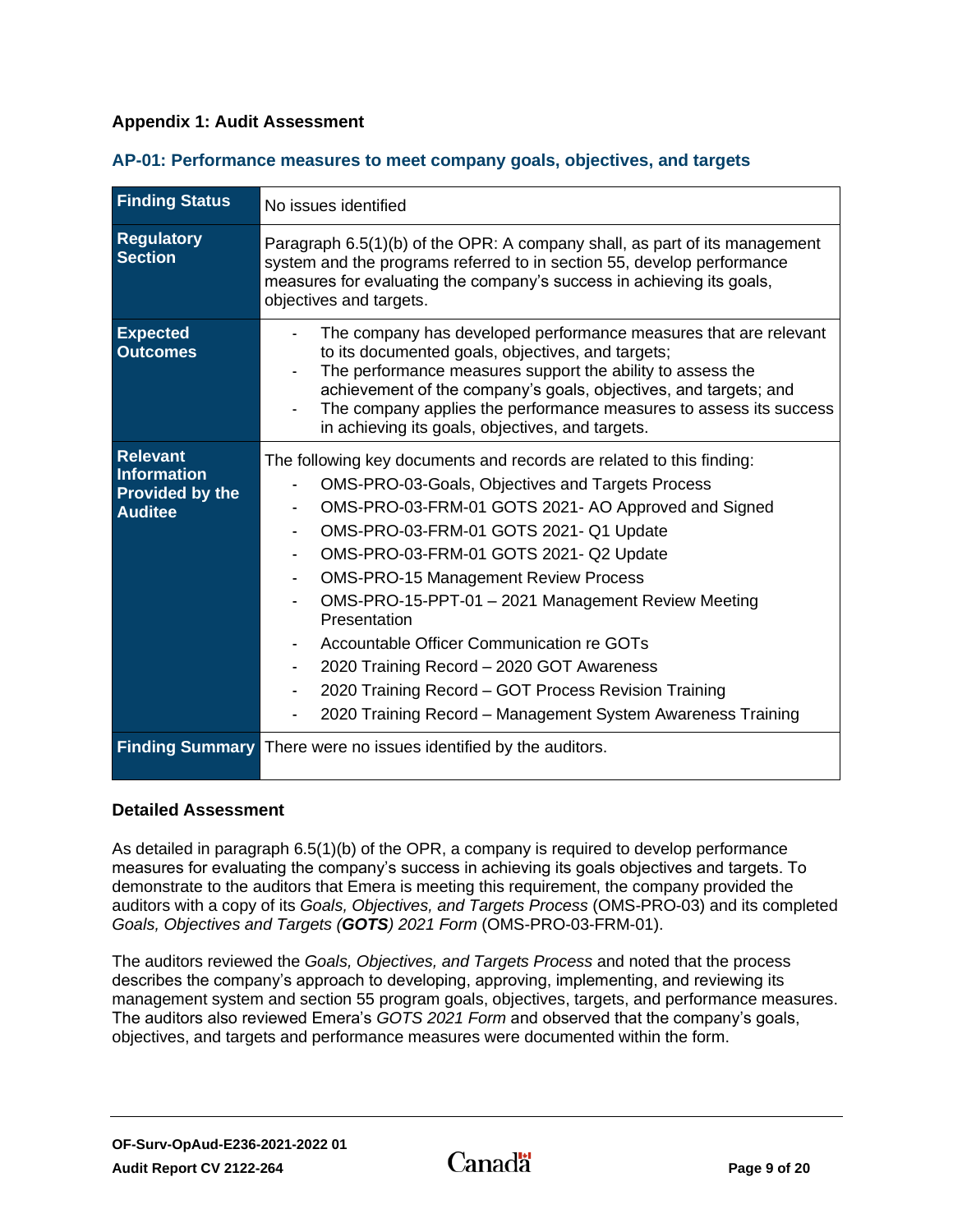Within Emera's *Operational Management System* (**OMS**), the company has 17 processes that it uses to provide oversight over the six program areas required by section 55 of the OPR, as well as other company-specific programs. The auditors noted that Emera's *Goals, Objectives, and Targets Process* defines the specific roles and responsibilities for the GOTS process as well as the procedural steps for each phase of the process (i.e., to develop; approve; implement; and review the goals, objectives, and targets). The process also describes how the process is to be reviewed for adequacy and effectiveness.

Emera stated that it uses data generated by its annual management review meetings as an input and output to the process of reviewing the goals, objectives and targets that were set in the previous year and to establish the goals, objectives and targets for the coming year. As evidence, the company provided the auditors with its various process documents and forms used for the GOTS setting process and also provided the auditors with the presentation that it used at its 2021 Annual Management Review meeting. At this meeting, the company reviewed the performance of the management system in 2020 and established goals, objectives, targets, and performance measures for the 2021 operating year.

As explained by Emera's *Management Review Process* (OMS-PRO-15), the company conducts quarterly management review meetings and an annual management review meeting during which the company's performance in achieving its GOTS is reviewed. At the annual meeting the GOTS for the upcoming year are also set. As such, the management review process is both an input and an output of the GOTS process. The *Management Review Process* outlines the roles and responsibilities and the procedural steps for the quarterly and annual management review meetings. It also includes a section which describes how the process is to be evaluated for its adequacy and effectiveness.

As mentioned, Emera provided the auditors with a completed copy of its 2021 goals, objectives, and targets as well as the Q1 and Q2 updates. The auditors noted that Emera's process for setting GOTS and performance measures is applied to each of its section 55 program areas. These activities were confirmed during interview.

The company stated that, generally, 10 weeks in advance of a quarterly meeting, the process owner sends out a questionnaire to each of the section 55 program owners. These are completed in collaboration with each program manager. The responses are then reviewed by senior leadership. Once the responses have been reviewed and accepted, the quarterly management review meeting is held.

Emera stated that it holds four quarterly management review meetings each year. Then, at its annual management review, it reviews the results of each of the quarterly meetings. Emera advised the auditors that the company also conducts adequacy and effectiveness reviews as well as maturity assessments of each process. Then the GOTS are established for the coming year. These are then communicated to the program owners. In addition, these are relayed to staff through regularly scheduled meetings.

Emera also provided the auditors with evidence that the accountable officer is involved in the process of reviewing and approving the annual goals, objectives and targets set each year and how these are communicated to Emera staff. There is also a training requirement to ensure Emera's employees are kept aware of the goals, objectives and targets that have been established by the company each year. As such, the company was able to provide the auditors with evidence that it is communicating its annual goals, objectives, and targets to its employees each year and there is a training component.

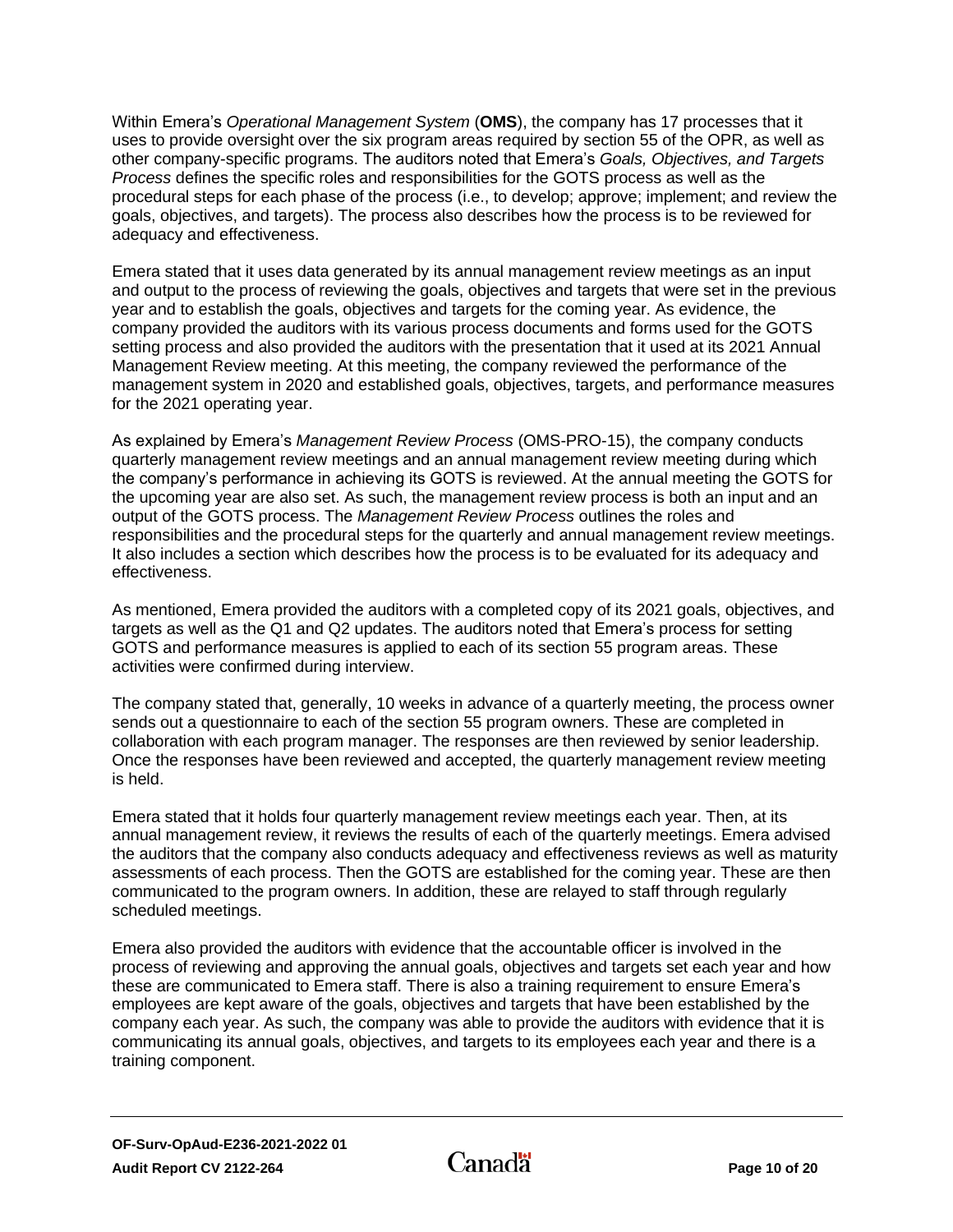In summary, the auditors did not identify any issues of concern with the manner in which Emera is meeting this regulatory requirement. Emera demonstrated to the auditors that:

- The company has developed performance measures that are relevant to its documented goals, objectives, and targets;
- The performance measures support the ability to assess the achievement of the company's goals, objectives, and targets; and
- The company applies the performance measures to assess its success in achieving its goals, objectives, and targets.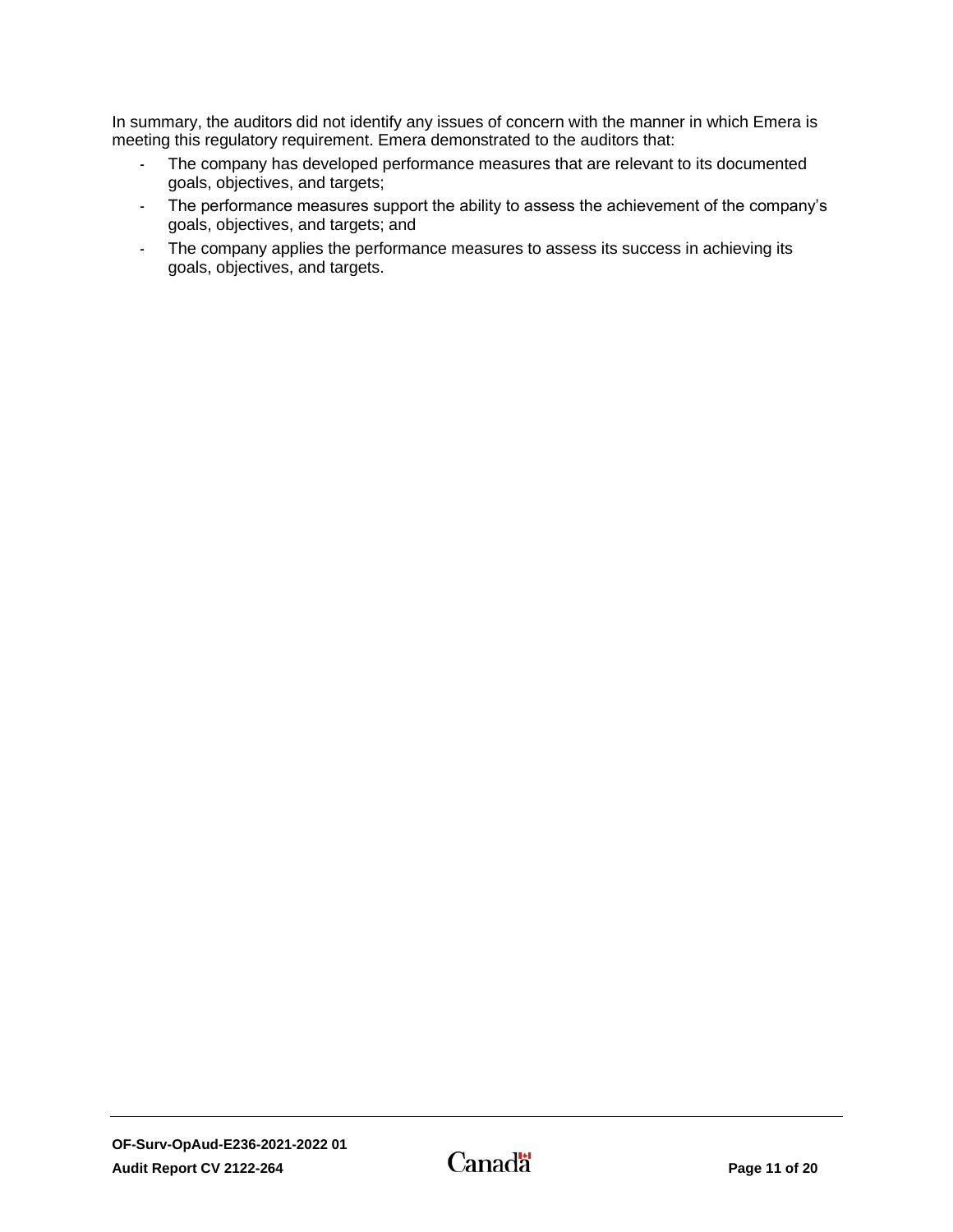### <span id="page-13-0"></span>**AP-02: Annual report to describe performance in achieving company goals, objectives, and targets**

| <b>Finding Status</b>                                                      | No issues identified                                                                                                                                                                                                                                                                                                                                                                                        |
|----------------------------------------------------------------------------|-------------------------------------------------------------------------------------------------------------------------------------------------------------------------------------------------------------------------------------------------------------------------------------------------------------------------------------------------------------------------------------------------------------|
| <b>Regulatory</b><br><b>Section</b>                                        | Paragraph 6.6(1)(a) of the OPR: A company shall complete an annual report<br>for the previous calendar year, signed by the accountable officer, that<br>describes the company's performance in achieving its goals, objectives, and<br>targets during that year, as evaluated by the performance measures<br>developed under paragraph 6.5(1)(b).                                                           |
| <b>Expected</b><br><b>Outcomes</b>                                         | The company has completed an annual report for the previous<br>calendar year;<br>The report has been reviewed and signed by the accountable officer;<br>The annual report discusses the company's performance in achieving<br>its goals, objectives, and targets; and<br>The goals, objectives, and targets are those developed in accordance<br>with the requirements of paragraph $6.5(1)(b)$ of the OPR. |
| <b>Relevant</b><br>Information<br><b>Provided by the</b><br><b>Auditee</b> | The following key documents and records are related to this finding:<br>2020 EBPC Annual Report, dated April 30, 2021                                                                                                                                                                                                                                                                                       |
|                                                                            | Finding Summary There were no issues identified by the auditors.                                                                                                                                                                                                                                                                                                                                            |

### **Detailed Assessment**

Emera provided the auditors with a copy of its *2020 EBPC Annual Report*, signed by the accountable officer to indicate that it had been reviewed and approved by the accountable officer.

Paragraph 6.5(1)(b) of the OPR requires a company to develop performance measures, which are to be used to evaluate the company's success in achieving its goals, objectives, and targets. Paragraph 6.6(a) of the OPR requires the company to prepare an annual report in which it describes the company's success in achieving its goals, objectives, and targets during that year, as evaluated by those performance measures.

As mentioned in AP-01, Emera holds quarterly management review meetings as well as an annual management review meeting in which the performance measures are assessed for their success in achieving the company's goals, objectives, and targets. These are then reported in the company's annual report.

The auditors noted that Section 3 of the *2020 EBPC Annual Report* described the company's performance in achieving its goals, objectives, and targets as assessed through its performance measures. Section 3 of the annual report states that OMS program goals are developed in addition to overarching company goals to ensure the OMS is being implemented effectively in each program area. Section 3 is then divided into a number of subsections in which the goals for each program are listed along with corresponding objectives, targets and performance measures and their status as of year-end; either completed or not completed.

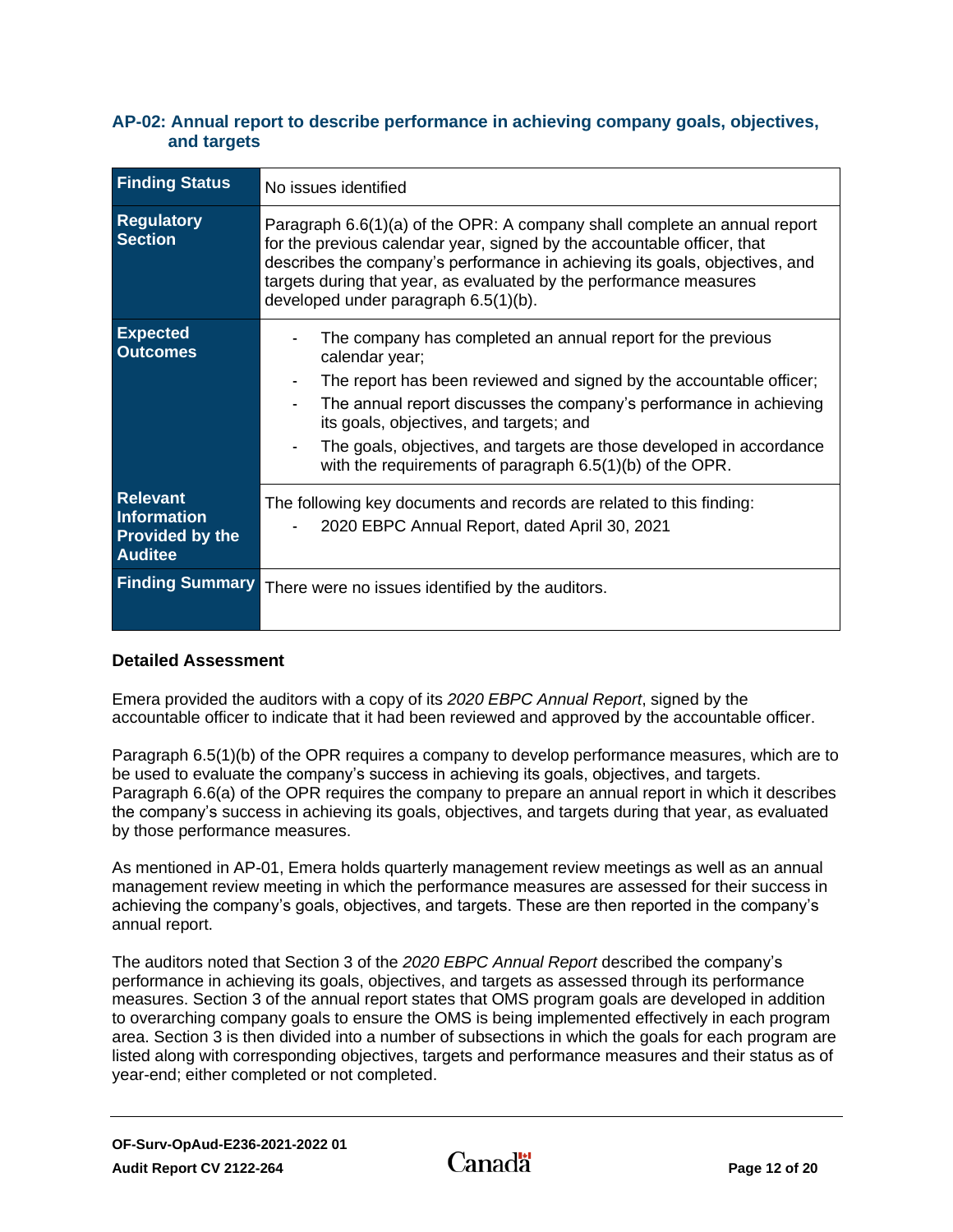For any performance measure that was not achieved by the due date, the company provided an explanation as to why this occurred and the corrective and/or preventive action being taken to rectify the situation. This was done for the six programs required by section 55 of the OPR as well as a few company-specific programs. The section 55 programs were:

- Health and Safety Management Program
- Emergency Management Program
- Integrity Management Program
- Environmental Protection Program
- Security Protection Program
- Damage Prevention Program

In summary, the auditors did not identify any issues of concern with the manner in which Emera is meeting this regulatory requirement. Emera demonstrated to the auditors that:

- The company has completed an annual report for the previous calendar year;
- The report has been reviewed and signed by the accountable officer;
- The annual report discusses the company's performance in achieving its goals, objectives, and targets; and
- The goals, objectives, and targets are those developed in accordance with the requirements of paragraph 6.5(1)(b) of the OPR.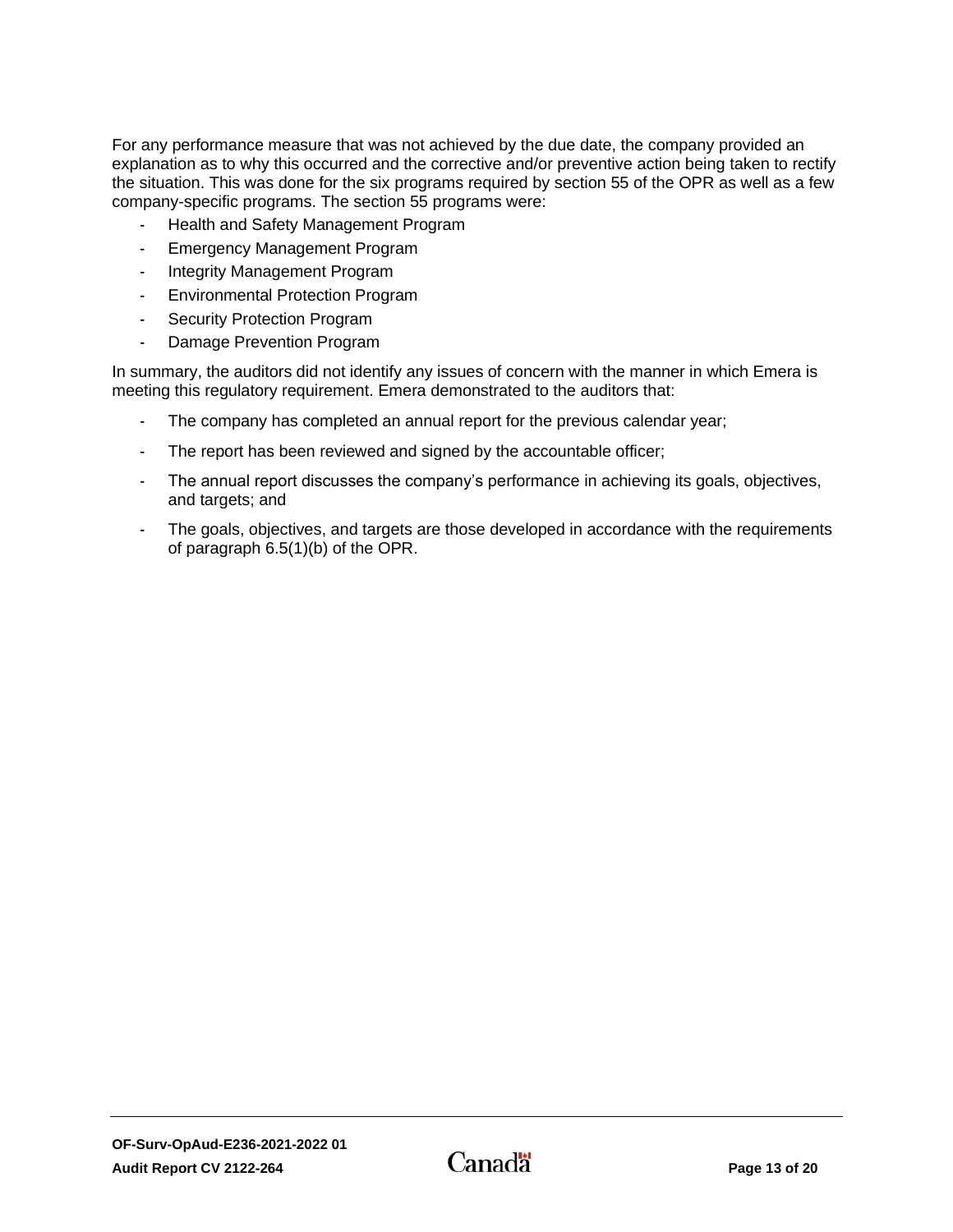| <b>Finding Status</b>                                                      | No issues identified                                                                                                                                                                                                                                                                                                                                                                                                                                                                                                                                                                          |
|----------------------------------------------------------------------------|-----------------------------------------------------------------------------------------------------------------------------------------------------------------------------------------------------------------------------------------------------------------------------------------------------------------------------------------------------------------------------------------------------------------------------------------------------------------------------------------------------------------------------------------------------------------------------------------------|
| <b>Regulatory</b><br><b>Section</b>                                        | Paragraph $6.5(1)(v)$ of the OPR: A company shall, as part of its management<br>system and the programs referred to in section 55, establish and implement a<br>process for evaluating the adequacy and effectiveness of the company's<br>management system and for monitoring, measuring and documenting the<br>company's performance in meeting its obligations under these Regulations.                                                                                                                                                                                                    |
| <b>Expected</b><br><b>Outcomes</b>                                         | The company has a compliant process that is established and<br>implemented;<br>The company has developed methods for evaluating the adequacy and<br>effectiveness of its management system;<br>The company's management system has been evaluated for adequacy<br>and effectiveness:<br>The company's performance in meeting its obligations under these<br>Regulations have been monitored, measured and documented; and<br>The company has implemented corrective actions based on the results<br>of its monitoring and measuring the adequacy and performance of its<br>management system. |
| <b>Relevant</b><br>Information<br><b>Provided by the</b><br><b>Auditee</b> | The following key documents and records were reviewed:<br>OMS-PRO-10B - Evaluating Adequacy and Effectiveness Process<br>OMS-PRO-10B-FRM-01 Adequacy and Effectiveness Form 2020<br>$\overline{\phantom{a}}$<br>OMS-PRO-10B-FRM-02 Maturity Assessment Form 2020                                                                                                                                                                                                                                                                                                                              |
|                                                                            | <b>Finding Summary There were no issues identified by the auditors.</b>                                                                                                                                                                                                                                                                                                                                                                                                                                                                                                                       |

#### <span id="page-15-0"></span>**AP-03: Process to evaluate the adequacy and effectiveness of the management system**

#### **Detailed Assessment**

Emera provided the auditors with its *Evaluating Adequacy and Effectiveness Process* (OMS-PRO-10B), which, according to the document, was established and implemented to meet the requirements of paragraph 6.5(1)(v) of the OPR.

The process document describes the company's approach to evaluate the adequacy and effectiveness of its management system processes and to monitor, measure, and document the performance of those processes in meeting their intended outcomes and the company's obligations under the management system.

The process document describes the roles and responsibilities of the various stakeholders including the quality assurance (QA) specialist to ensure QA of the process and also describes the procedural steps to evaluate the adequacy and effectiveness of each process. One of the procedural steps is for the process owner to report the overall performance in the company's annual report.

As with each of Emera's process documents, the *Evaluating Adequacy and Effectiveness Process* includes a section on how to evaluate its own adequacy and effectiveness.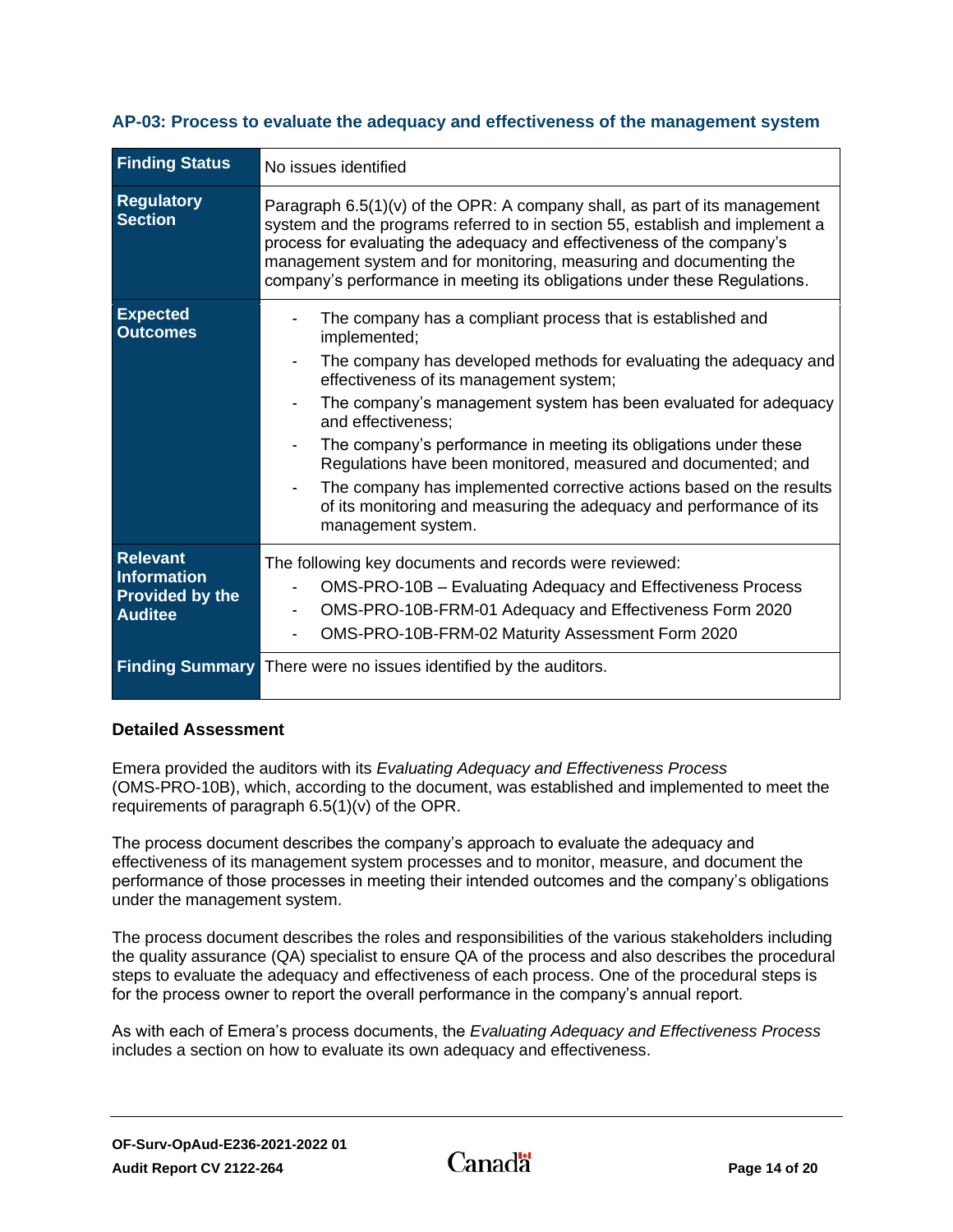Emera also provided the auditors with completed copies of its *Adequacy and Effectiveness Form* 2020 (OMS-PRO-10B-FRM-01) and its *Maturity Assessment Form 2020* (OMS-PRO-10B-FRM-02). The *Adequacy and Effectiveness Form* is used to evaluate the status of each process's monitoring, measuring and documenting requirements and provides an assessment of the qualitative and quantitative results and discusses any deficiencies.

The *Maturity Assessment Form* is used to assess the maturity of each of Emera's 15 OMS processes as they apply to each of the company's programs using a maturity scale ranging from 1 to 4, where an assessment of '1' means it is not yet developed and '4' equates to being developed and effective.

As mentioned in AP-01, Emera holds quarterly management review meetings as well as an annual management review meeting. During these meetings, the adequacy and effectiveness of each program and process is assessed. In addition, maturity assessments of each process are conducted. These are then reported in the company's annual report.

In summary, the auditors did not identify any issues of concern with the manner in which Emera is meeting this regulatory requirement. Emera demonstrated to the auditors that:

- The company has a compliant process that is established and implemented;
- The company has developed methods for evaluating the adequacy and effectiveness of its management system;
- The company's management system has been evaluated for adequacy and effectiveness;
- The company's performance in meeting its obligations under these Regulations have been monitored, measured and documented; and
- The company has implemented corrective actions based on the results of its monitoring and measuring the adequacy and performance of its management system.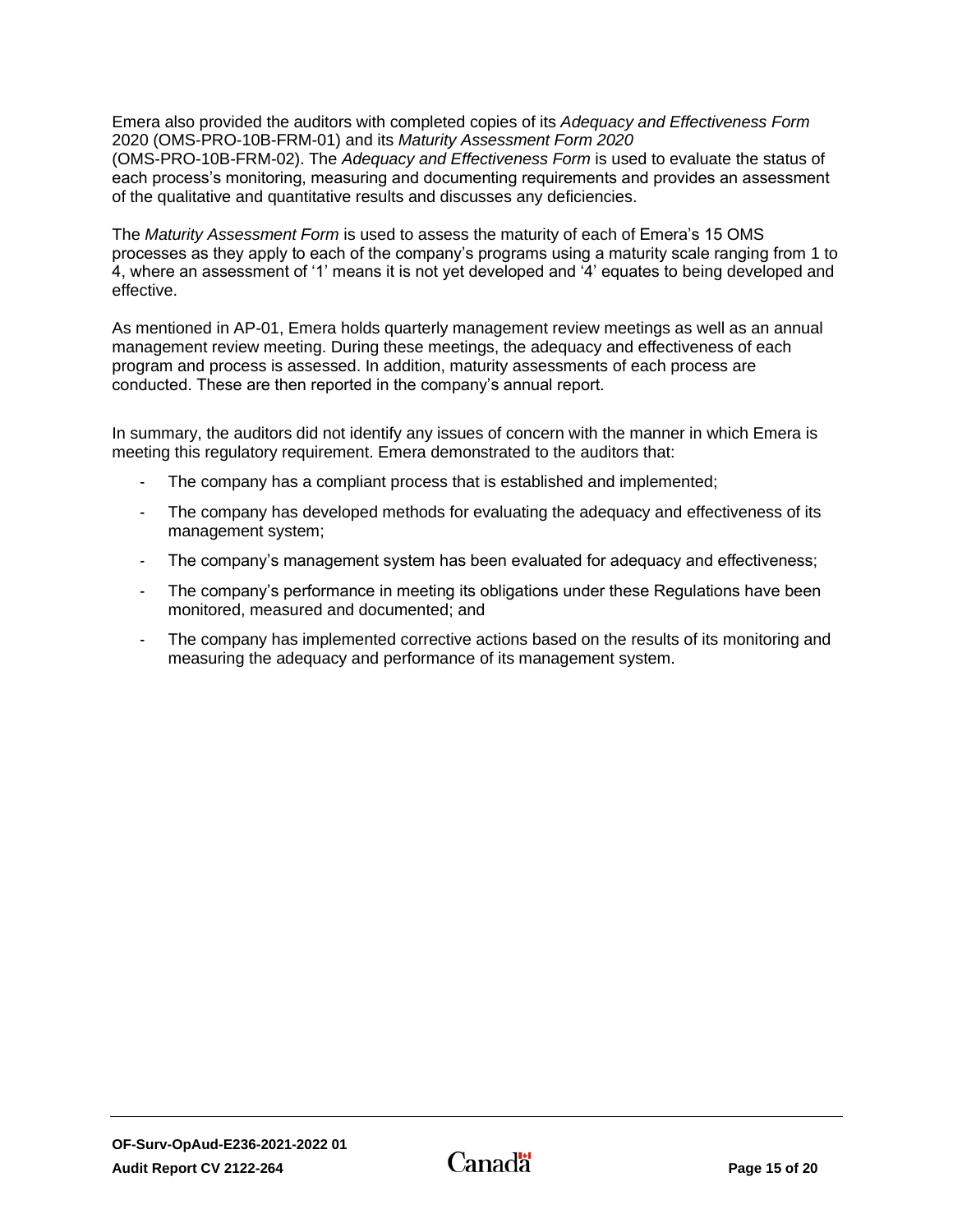### <span id="page-17-0"></span>**AP-04: Annual report to describe the adequacy and effectiveness of the management system**

| <b>Finding Status</b>                                                      | No issues identified                                                                                                                                                                                                                                                                                                                                                                                                                       |
|----------------------------------------------------------------------------|--------------------------------------------------------------------------------------------------------------------------------------------------------------------------------------------------------------------------------------------------------------------------------------------------------------------------------------------------------------------------------------------------------------------------------------------|
| <b>Regulatory</b><br><b>Section</b>                                        | Paragraph 6.6(1)(b) of the OPR: A company shall complete an annual report<br>for the previous calendar year, signed by the accountable officer, that<br>describes the adequacy and effectiveness of the company's management<br>system, as evaluated by the process established and implemented under<br>paragraph $6.5(1)(v)$ .                                                                                                           |
| <b>Expected</b><br><b>Outcomes</b>                                         | The company has completed an annual report for the previous<br>calendar year that is signed by the accountable officer;<br>The annual report discusses the adequacy and effectiveness of the<br>company's management system; and<br>The discussion of adequacy and effectiveness of the management<br>system is based on the process established and implemented in<br>accordance with the requirements of paragraph 6.5(1)(v) of the OPR. |
| <b>Relevant</b><br>Information<br><b>Provided by the</b><br><b>Auditee</b> | The following key documents and records were reviewed:<br>2020 EBPC Annual Report, dated April 30, 2021<br>OMS-PRO-10B – Evaluating Adequacy and Effectiveness Process                                                                                                                                                                                                                                                                     |
| <b>Finding Summary</b>                                                     | There were no issues identified by the auditors.                                                                                                                                                                                                                                                                                                                                                                                           |

### **Detailed Assessment**

Paragraph 6.5(1)(v) of the OPR requires a company to establish and implement a process for evaluating the adequacy and effectiveness of the company's management system and for monitoring, measuring, and documenting the company's performance in meeting its obligations under the OPR's regulations. Once this evaluation of adequacy and effectiveness has been completed, paragraph 6.6(1)(b) of the OPR requires the company to describe the adequacy and effectiveness of the company's management system in its annual report.

As described in AP-01 and AP-03, Emera has a process for evaluating the adequacy and effectiveness of the management system program areas and the overarching processes. The process requires that the results of this evaluation are to be discussed in the company's annual report.

Emera provided the auditors with a copy of its *2020 EBPC Annual Report*, signed by the accountable officer. The auditors noted that in Section 4.2 of the report, Emera did in fact discuss the adequacy and effectiveness of the management system.

In Section 4.2, Emera describes the measures that it uses to evaluate the adequacy of the management system processes as well as the measures it uses to assess their effectiveness. It then goes through each of the 15 processes and provides an assessment of their adequacy and effectiveness, based on those measures. Where corrective and/or preventive measures are deemed necessary, the company describes what they are. The auditors noted that the assessment of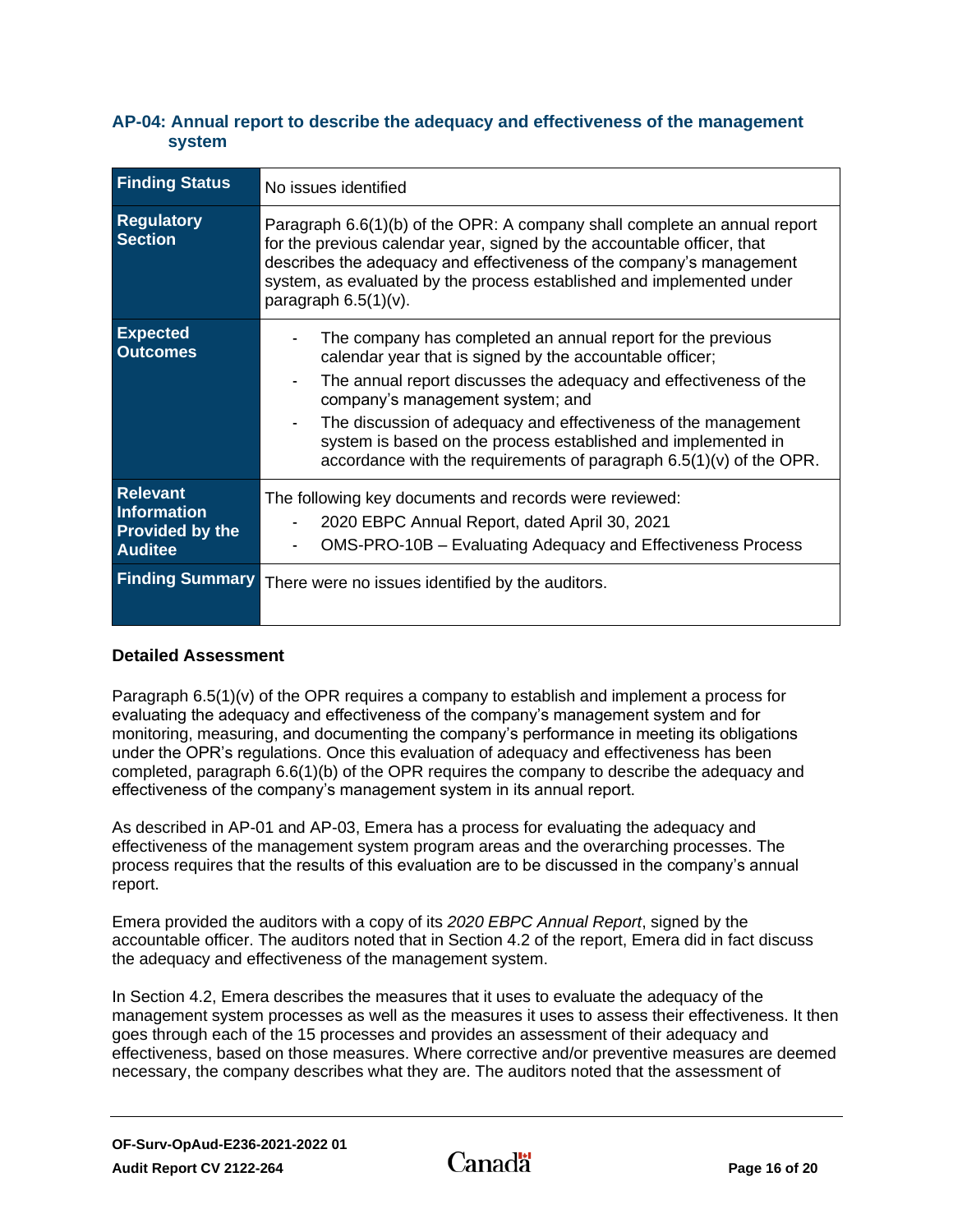adequacy and effectiveness provided in the annual report followed the process implemented by Emera to meet the requirements of paragraph 6.5(1)(v) of the OPR. In its annual report, the auditors noted that Emera provided a maturity assessment of each of its management system processes.

In summary, the auditors did not identify any issues of concern with the manner in which Emera is meeting this regulatory requirement. Emera demonstrated to the auditors that:

- The company has completed an annual report for the previous calendar year that is signed by the accountable officer;
- The annual report discusses the adequacy and effectiveness of the company's management system; and
- The discussion of adequacy and effectiveness of the management system is based on the process established and implemented in accordance with the requirements of paragraph 6.5(1)(v) of the OPR.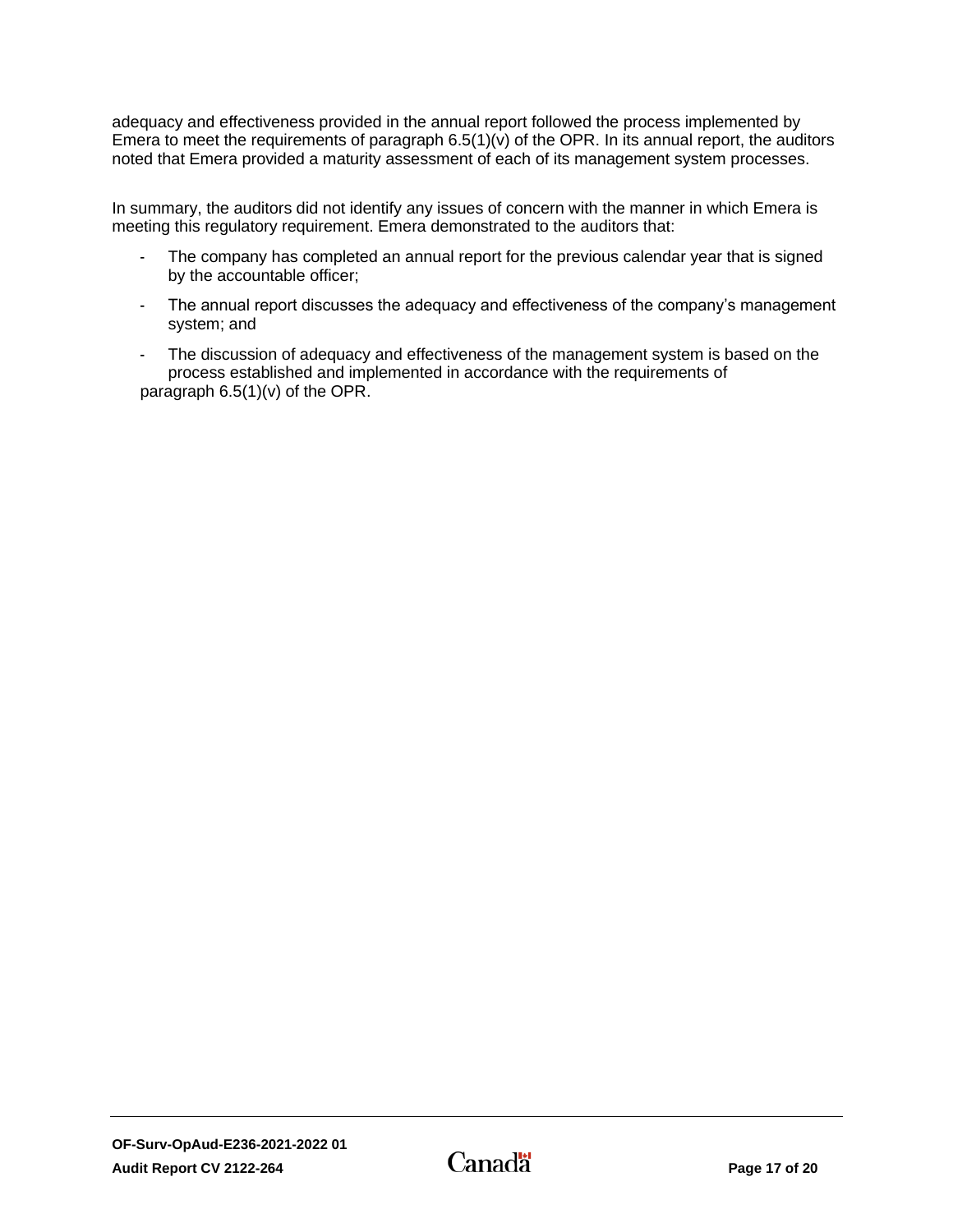| <b>Finding Status</b>                                                             | No issues identified                                                                                                                                                                                                                                                                                                                                                                                                   |  |  |
|-----------------------------------------------------------------------------------|------------------------------------------------------------------------------------------------------------------------------------------------------------------------------------------------------------------------------------------------------------------------------------------------------------------------------------------------------------------------------------------------------------------------|--|--|
| <b>Regulatory</b><br><b>Section</b>                                               | Paragraph 6.6(1)(c) of the OPR: A company shall complete an annual report<br>for the previous calendar year, signed by the accountable officer, that<br>describes the actions taken during that year to correct any deficiencies<br>identified by the quality assurance program established under paragraph<br>$6.5(1)(w)$ .                                                                                           |  |  |
| <b>Expected</b><br><b>Outcomes</b>                                                | The company has completed an annual report for the previous<br>calendar year that is signed by the accountable officer;<br>The annual report discusses the actions taken to correct identified<br>deficiencies; and<br>The discussion of quality assurance of the management system is<br>based on the program established and implemented in accordance<br>with the requirements of paragraph $6.5(1)(w)$ of the OPR. |  |  |
| <b>Relevant</b><br><b>Information</b><br><b>Provided by the</b><br><b>Auditee</b> | The following key documents and records were reviewed:<br>2020 EBPC Annual Report, dated April 30, 2021                                                                                                                                                                                                                                                                                                                |  |  |
| <b>Finding Summary</b>                                                            | There were no issues identified by the auditors.                                                                                                                                                                                                                                                                                                                                                                       |  |  |

### <span id="page-19-0"></span>**AP-05: Annual report to describe the actions taken to correct deficiencies**

### **Detailed Assessment**

Paragraph 6.5(1)(w) of the OPR requires a company to establish and implement a quality assurance program for the management system and for each program referred to in section 55 of the OPR, including a process for conducting audits in accordance with section 53 and for taking corrective and preventive actions if deficiencies are identified. Paragraph 6.6(1)(c) of the OPR requires the company to describe in its annual report, the actions taken during that year to correct any deficiencies identified by the quality assurance program.

Emera provided the auditors with a copy of its *2020 EBPC Annual Report*, signed by the accountable officer in which deficiencies identified through the company's quality assurance measures and activities are discussed in various sections of the report.

One aspect of Emera's quality assurance program is to conduct evaluations of its management system processes for their adequacy and effectiveness. The company describes the outcome of this process in its annual report and describes any deficiencies that were identified, and the actions being taken to rectify those deficiencies.

Another aspect of its quality assurance program is to evaluate the success of each of its programs in achieving the goals that have been set within those programs to work towards the company's overarching corporate goals. Within the annual report, Emera discussed the performance measures that were previously set to monitor its success in achieving those goals, and whether they were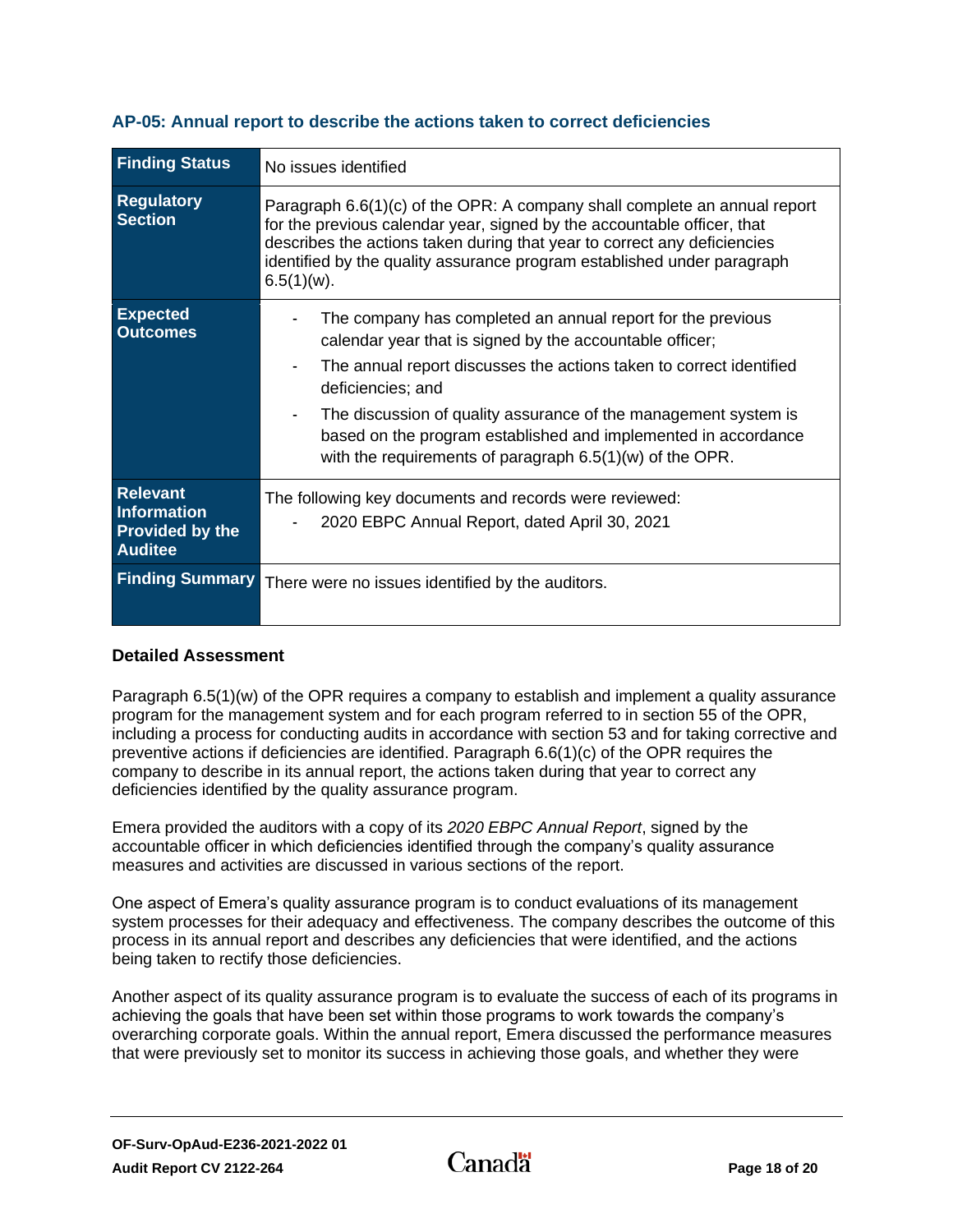achieved. In cases where the performance measures were not met, the company provided an explanation as to why, and described the actions being taken to correct the situation. Within the annual report, Emera discussed: the results of inspection and monitoring activities within each of its programs; the deficiencies found; and the corrective and/or preventive action being taken.

Emera discussed the results of its incident management process including: the incidents and near-misses that were reported; the incident investigations that were conducted; the root causes that were identified; and the corrective and/or preventive actions taken.

Emera also discussed the results of compliance verification activities that were taken, including internal and external audits, the outcomes of those activities and the status of any corrective actions. Included in that discussion were the results of a 2018 audit conducted by the National Energy Board (before it became the CER) of Emera's quality assurance program. The discussion includes the various corrective and/or preventive actions that were taken by Emera to correct the deficiencies identified in the 2018 audit.

One of the outcomes of the 2018 audit was that Emera was required to develop a documented quality assurance program to meet the requirements of paragraph  $6.5(1)(w)$  of the OPR. The quality assurance program is to describe the various processes and activities that the company uses to verify the adequacy and effectiveness of its management system and programs. The results of the corrective actions that were taken as a result of the 2018 audit are evident in the results of the audit being discussed herein, in which no deficiencies were encountered.

In summary, the auditors did not identify any issues of concern with the manner Emera is meeting this regulatory requirement. Emera demonstrated to the auditors that:

- The company has completed an annual report for the previous calendar year that is signed by the accountable officer;
- The annual report discusses the actions taken to correct identified deficiencies; and
- The discussion of quality assurance of the management system is based on the program established and implemented in accordance with the requirements of paragraph 6.5(1)(w) of the OPR.